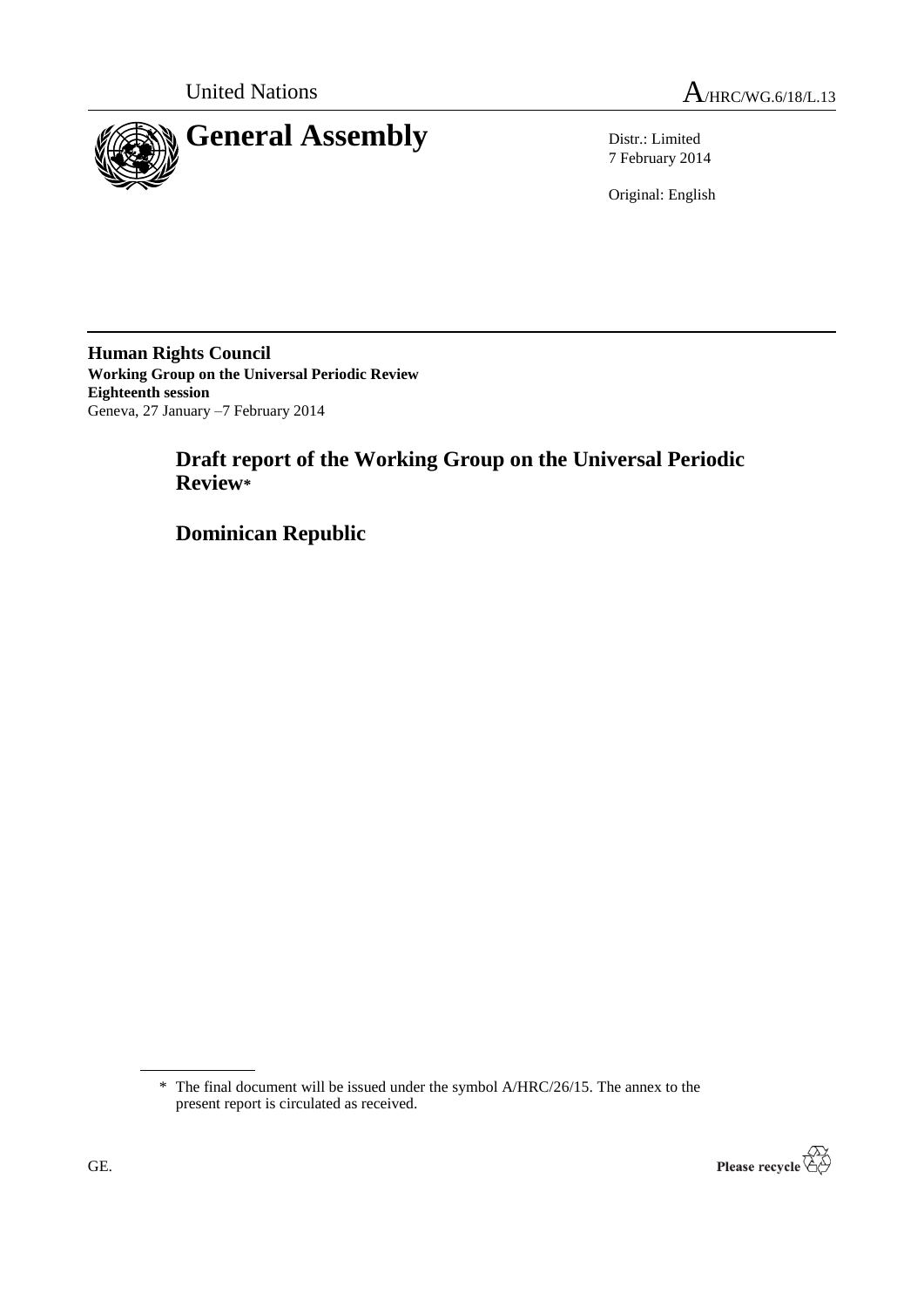### **A/HRC/WG.6/18/L.13**

# Contents

|       |           | Paragraphs | Page          |
|-------|-----------|------------|---------------|
|       |           | $1 - 4$    | 3             |
|       |           | $5 - 97$   | 3             |
|       | A.        | $5 - 40$   | $\mathcal{R}$ |
|       | <b>B.</b> | $41 - 97$  | 7             |
| H.    |           | 98-99      | 14            |
| Annex |           |            |               |
|       |           |            | 23            |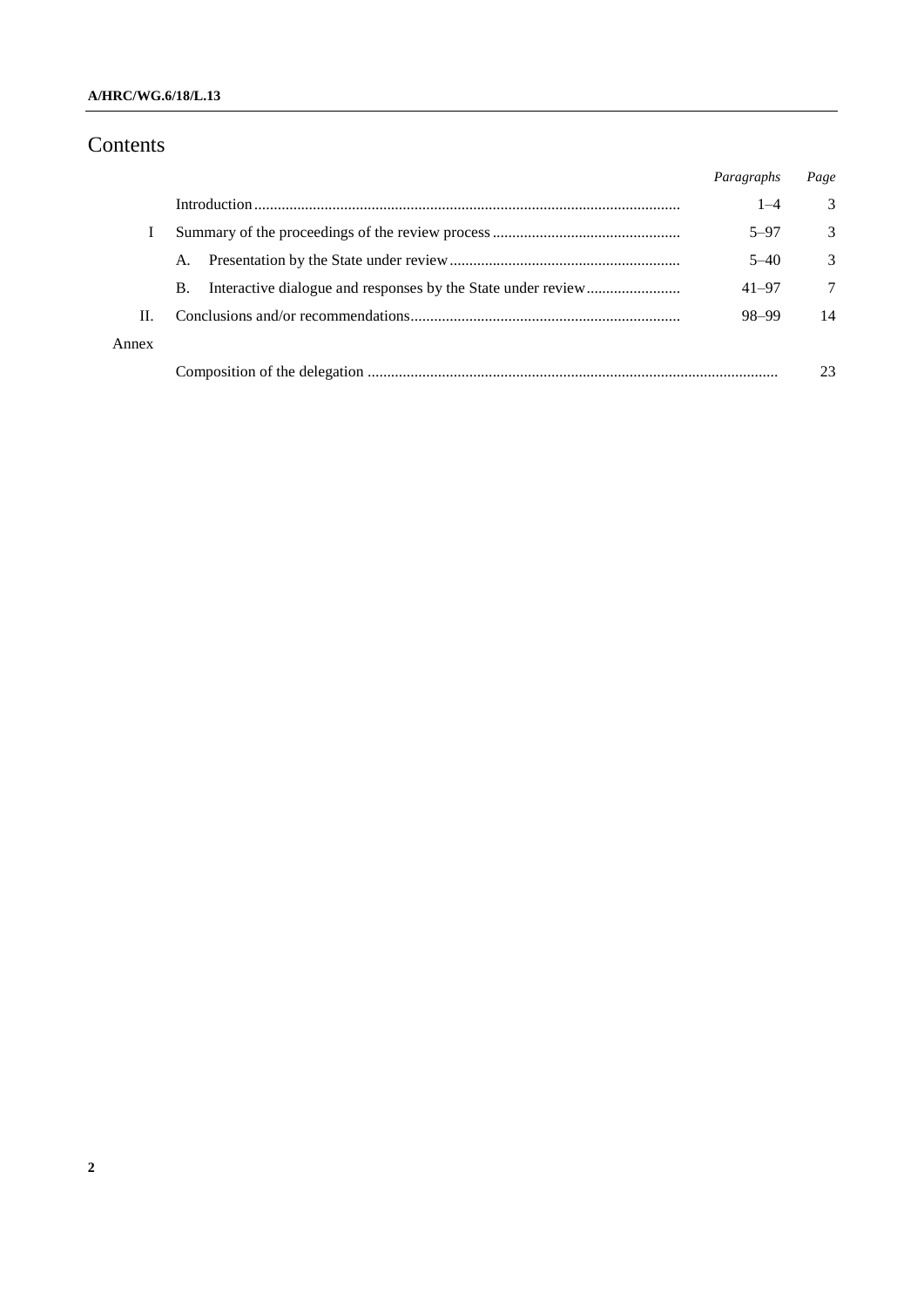## **Introduction**

1. The Working Group on the Universal Periodic Review (UPR), established in accordance with Human Rights Council resolution 5/1 of 18 June 2007, held its eighteenth session from 27 January to 7 February 2014. The review of the Dominican Republic was held at the 15th meeting on 5 February 2014. The delegation of the Dominican Republic was headed by Alejandra Liriano de la Cruz, Vice minister of Foreign Relations. At its 18th meeting held on 7 February 2014, the Working Group adopted the report on the Dominican Republic.

2. On 15 January 2014, the Human Rights Council selected the following group of rapporteurs (troika) to facilitate the review of the Dominican Republic: Gabon, India and Peru.

3. In accordance with paragraph 15 of the annex to resolution 5/1 and paragraph 5 of the annex to resolution 16/21, the following documents were issued for the review of the Dominican Republic:

(a) A national report submitted/written presentation made in accordance with paragraph 15 (a) (A/HRC/WG.6/18/DOM/1);

(b) A compilation prepared by OHCHR in accordance with paragraph 15 (b) (A/HRC/WG.6/18/DOM/2);

(c) A summary prepared by OHCHR in accordance with paragraph 15 (c) (A/HRC/WG.6/18/DOM/3).

4. A list of questions prepared in advance by Belgium, the Czech Republic, Germany, Liechtenstein, Mexico, the Netherlands, Norway, Slovenia, Spain, and the United Kingdom of Great Britain and Northern Ireland, was transmitted to the Dominican Republic through the troika. These questions are available on the extranet of the UPR.

## **I. Summary of the proceedings of the review process**

#### **A. Presentation by the State under review**

5. In its introductory remark, the delegation of the Dominican Republic welcomed compliments to the distinguished Members of the Human Rights Council and the Working Group of the UPR in the presentation of its Follow-Up Second Cycle Report, and extended a greeting to the States represented, International Organizations and NGOs present.

6. Regarding the Dominican domestic legal framework, the delegation reported that since 2010, the State is governed by a new Constitutional text which develops more broadly fundamental including civil, political, economic, social and cultural, collective and environmental rights, among others. It also states, the constitutional block, which consists of provisions of equal hierarchy emanating from the Constitution, constitutional law, and international law.

7. The delegation mentioned a number of laws and regulations regarding development and the rights of persons with disabilities, and referred to several normative advances such as: the amendment to the Dominican Penal Code (addressing aspects such as crimes against humanity , Domestic Violence, Feminicide, Forced Disappearance, Racial Segregation and Slavery, among others); the ratification of the CAT (December/2011); adherence to the Protocol to the American Convention on Human Rights aimed to Abolish the Death Penalty (December/2011). It also stated that while the OP-CRC-AC is pending signature of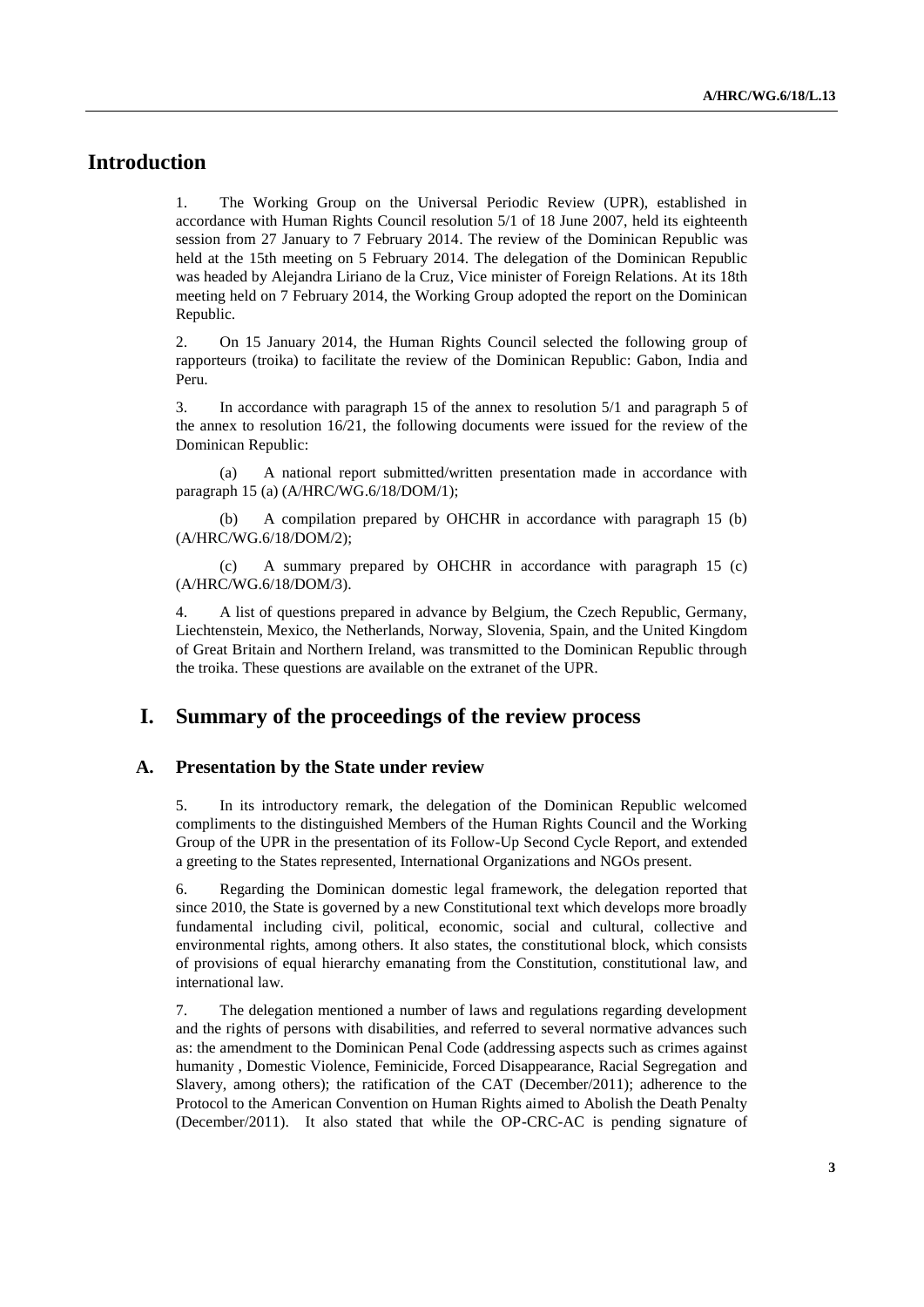approval by the Senate, the Deputy Chamber has sent ILO Convention 169 to the Senate for approval, and ICCPR-OP 2 is under study.

8. In relation to institutional progress, the delegation referred to, inter-alia, the creation of the Human Rights Unit of the Attorney General's Office, the election of the Ombudsperson, and the establishment of the Dominican Constitutional Court, in order to ensure the supremacy and protection of constitutional rules and principles of international law and fundamental rights and freedoms.

9. The delegation informed about institutional advances in both the Health and Education System, including the Program to attend Early Childhood "Quisqueya Empieza Contigo¨, which will impact more than 90,000 children aged 0 to 5 years and their families.

10. Changes within the Organic Law of the National Police were highlighted by the delegation, explaining that for specific cases of excessive use of force, discrimination and corruption, independent commissions will be established to evaluate the actions of law enforcement agents. It also underscored that equally important was the fact that the draft bill also lays down minimum rules for the use of force, in line with the basic principles that should govern it.

11. On the recommendations of Bosnia and Herzegovina, Colombia, United Kingdom of Great Britain and Northern Ireland and Germany, the delegation reported that the Dominican Model Prison continues its development, where there are currently 17 Correctional Centre's to benefit more than 10,000 inmates. It added that there was joint work carried out to integrate prisons functioning under the old model to the New System, with the ultimate goal of reintegrating into society people who are deprived of liberty, when their sentence has expired.

12. The delegation made observations about a recent Constitutional Court judgment concerning an amparo legal action that attracted the attention of the international community because of the effect it may have on the rights of those born to foreign parents under irregular conditions living in the Dominican Republic.

13. The delegation stressed they had listened different opinions and recommendations and studied in depth the legal alternatives available and that according to this, they have worked to provide the best solution to the challenges faced by the Dominican Republic regarding the registration and documentation of its citizens on one hand and on the other the immigration control of foreign citizens.

14. The delegation recalled that under Article 184 of the Constitution of the Republic, the Constitutional Tribunal is "to ensure the supremacy of the Constitution, defence of the constitutional order and the protection of fundamental rights" also providing that its decisions "are final and irrevocable and constitute binding precedent for the public powers and all State organs".

15. The government expressed its respect for the Court's decision and its independence, therefore abiding the judgment from the strictest respect for institutionalism. However, at the same time, President Danilo Medina expressed its firm decision to preserve the fundamental rights and the rights acquired by all people living in the Dominican Republic. The delegation expressed that since the beginning of his administration, the government of Danilo Medina has been committed to provide the country with a modern and transparent management regarding migration and to facilitate documentation of its nationals, with the aim of responding to the historical shortcomings afflicting the country.

16. It stated that, aware of this need that has been postponed for decades, and of the attention that the judgment has brought to this issue on the international agenda, the Government has taken this task responsibly and launched in record time, the most ambitious and comprehensive plan in the history of the country in this regard. It added that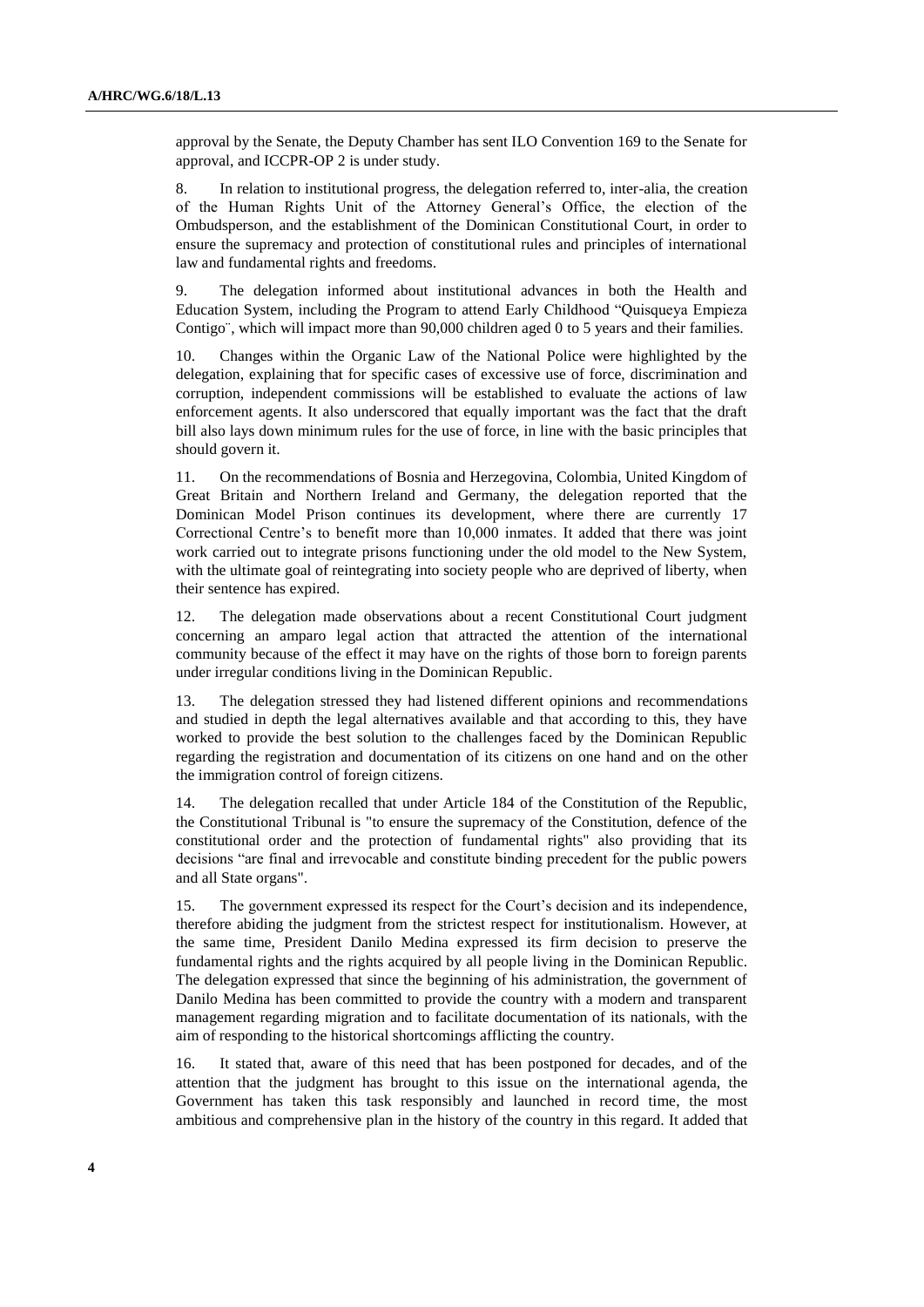the objective of this initiative is to document and ensure a regular status to each and every one of the people living in Dominican Republic territory, thus protecting their fundamental rights and reducing their vulnerability. In just three months, a clear roadmap has been established and actions have initiated that should provide a response to the different documentation requirements presented in the country and affecting both nationals and foreigners, a response that is comprehensive, inclusive and consistent with international standards. The delegation added that this process is being carried out with full respect for the laws and institutions of the Dominican Republic, but also of international human rights law, and underscored that the plan consists of two pillars.

17. The delegation explained that the first pillar is the National Plan for the Regularization of Foreigners in Irregular Migration Situation, which will render positive effects on the conditions of foreigners residing irregularly in the country. The plan provides for the possibility that the foreigners in irregular situation acquire one of the immigration categories set out under by the law, according to the circumstances of each individual, provided it meets the requirements set for them.

18. The delegation declared that with this plan only, the Dominican Republic could normalize in the next 14 months the migration status of a few thousand people coming from over 100 countries, who find themselves under an irregular situation in the country, thus ending their uncertainty and irregularity. It specified that the cases which will be brought to these regularization or documentation procedures are only those that relate to people who have not been properly documented so far and who therefore must now process their corresponding status according to their situation.

19. The delegation communicated that from the first week of February local province Offices will be operational throughout the territory to give service to both the beneficiaries of the regularization process, as well as to those seeking to benefit from the special law. It said that in order to ensure fair and transparent processes, each of the cases filed will be studied individually, according to clear requirements, under expedited procedures and minimum costs.

20. The delegation added that the Government is committed to allocate sufficient human, technical and material resources, for the State and its administration to develop the two pillars of the plan as quickly as possible and with full guarantees for the State and for those affected. It highlighted that among these, there are irregular immigrants who work and study in the country, to whom the government has promised to give priority in granting work and study visas.

21. The delegation informed that target population will be duly informed of the plan, through a comprehensive program of dissemination starting this February. The delegation added that the Government will have the support of civil society, churches, community organizations and other institutions, both in the process of accompaniment as well as in the process of identification of the beneficiaries of the plan. The government of the Dominican Republic has shown its full readiness regarding the observation and collaboration of the international community in this process.

22. The delegation asserted that through Presidential Decree No. 327-13 dated November 29, 2013, the Dominican Republic ensured that deportations will be suspended during the implementation of the regularization process for those who choose to benefit from the Plan. It added that the authorities are strictly observing this decree.

23. The delegation stated that the Government ensured that no person having Dominican nationality would be stripped of it. That is why the second pillar announced by the Government is to submit to Congress a law to solve the irregular situation in which the children of undocumented immigrants registered in Dominican Republic and their descendants are.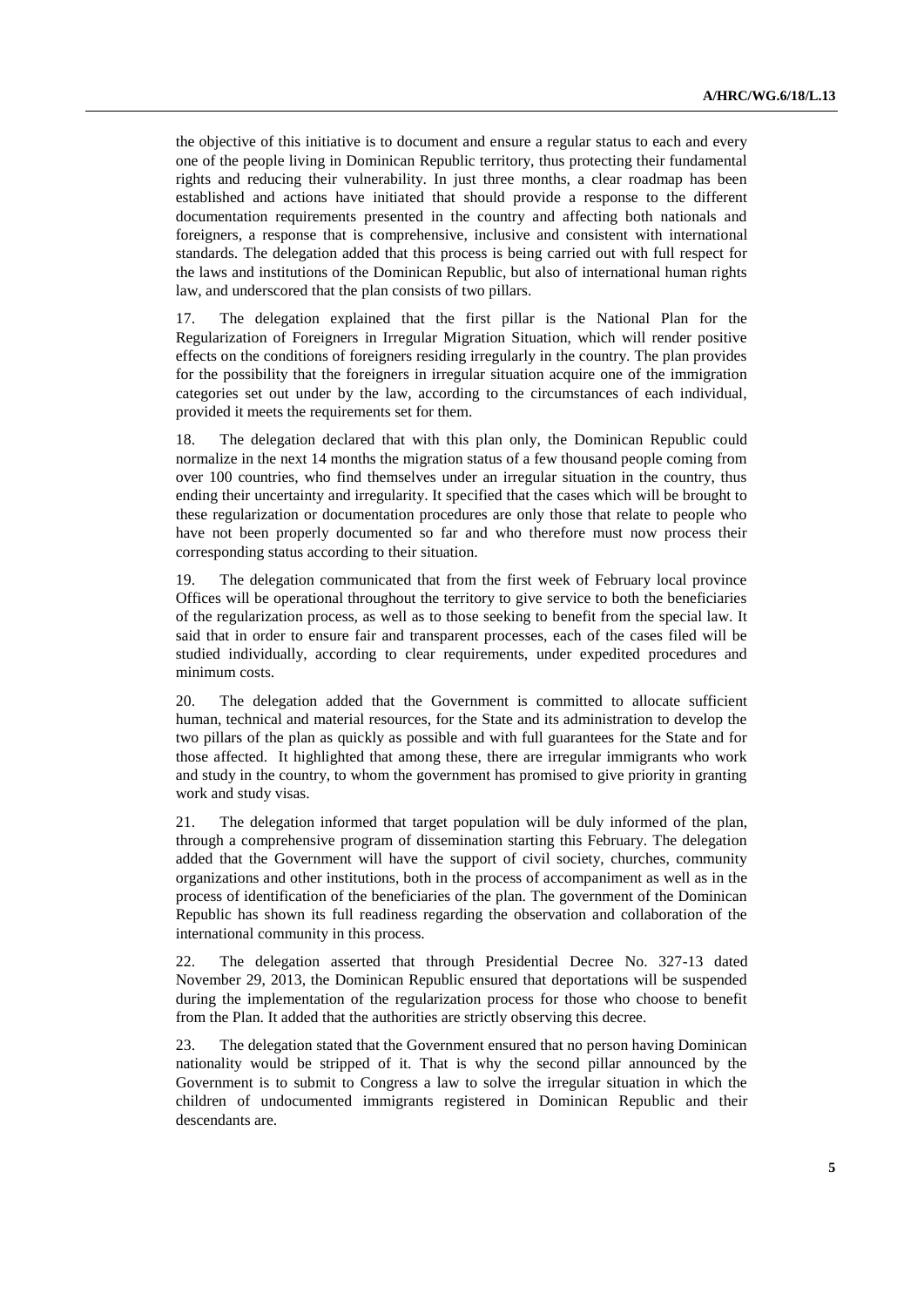24. The delegation asserted that the Dominican Republic is not the only country facing major challenges in migration planning and documentation and that it has taken advantage of many experiences and contributions which are appreciated and have allowed the Dominican Republic to build a coherent and effective road-map which they hope will also be valuable for other countries in similar situations.

25. Referring to the implementation of the recommendations made in 2009 by the Holy See, Slovenia, Italy, Spain and Uruguay, the delegation stated that the elaboration of a Standard against " Child Abuse " continued through the "Guide on Comprehensive Health Care for Children and Adolescents Victims of Violence and Abuse", and that a strategic framework proposing a Roadmap for the Dominican Republic to be free from child labour in 2020 and from its worst forms by 2015 is being implemented.

26. The delegation asserted the Dominican Republic has started running multiple programs working to prevent teen pregnancy through the National Commission on preventing and Combating Domestic Violence, supported by sections of the Ministries of Health, Education and Youth, the Office of the First Lady and the Vice Presidency .

27. It informed that, in accordance with the recommendations of Canada regarding the rights of persons with disabilities, the Dominican Republic has signed agreements aimed at their protection , and has carried out an intense campaign in 2013 to promote their social inclusion, together with workshops aimed at their insertion in the productive national labour market.

28. A concern on this topic was raised by the delegation previously stated in the Dominica Republic's intervention during the 51st Commission on Social Development held in February 2013 at the United Nations headquarters in New York, regarding the situation of disabled persons who are not yet reflected as vulnerable group in the area of HIV/AIDS at the United Nations, which should be included in order to increase international cooperation in combating this evil in favour of people who are affected with the disease.

29. Taking into account the recommendations of Cuba, Azerbaijan, the Holy See , Switzerland , Chile, Italy, Egypt, Norway, the Netherlands and the United Kingdom of Great Britain and Northern Ireland, the delegation mentioned that the protection of women is enshrined in its new Constitution of 2010, and that there are advances regarding the rights of women, including those related to the right to equality in political participation, affirming that currently the Dominican Republic has women deputies and senators, mayors, councilors and for the second time a woman has been elected as Vice President of the Republic.

30. Regarding Racial Discrimination, in accordance with the recommendations of Algeria, Belgium, the United Kingdom of Great Britain and Northern Ireland, Nigeria, and Ghana, the delegation asserted the Government has been implementing a series of internal measures such as the Attorney General's order to avoid any discrimination in access of people to court and to prosecute any kind of discrimination in social amenities throughout the country.

31. The delegation affirmed that a Specialized Attorney General against Smuggling and Trafficking in Persons was created in 2013 among the efforts made against these crimes, and all members of the Public Ministry were instructed to take immediate and forceful action against pimping and human trafficking.

32. Regarding the Right to Social Security and Adequate Standard of Living the delegation reported continued hard work aimed at the elimination of poverty and food insecurity of the most vulnerable. It informed that from 2012 the Central Government has provided for the implementation of various affirmative actions including the fusion of Progressing Program and the Community Technology Centres, calling it " Progressing with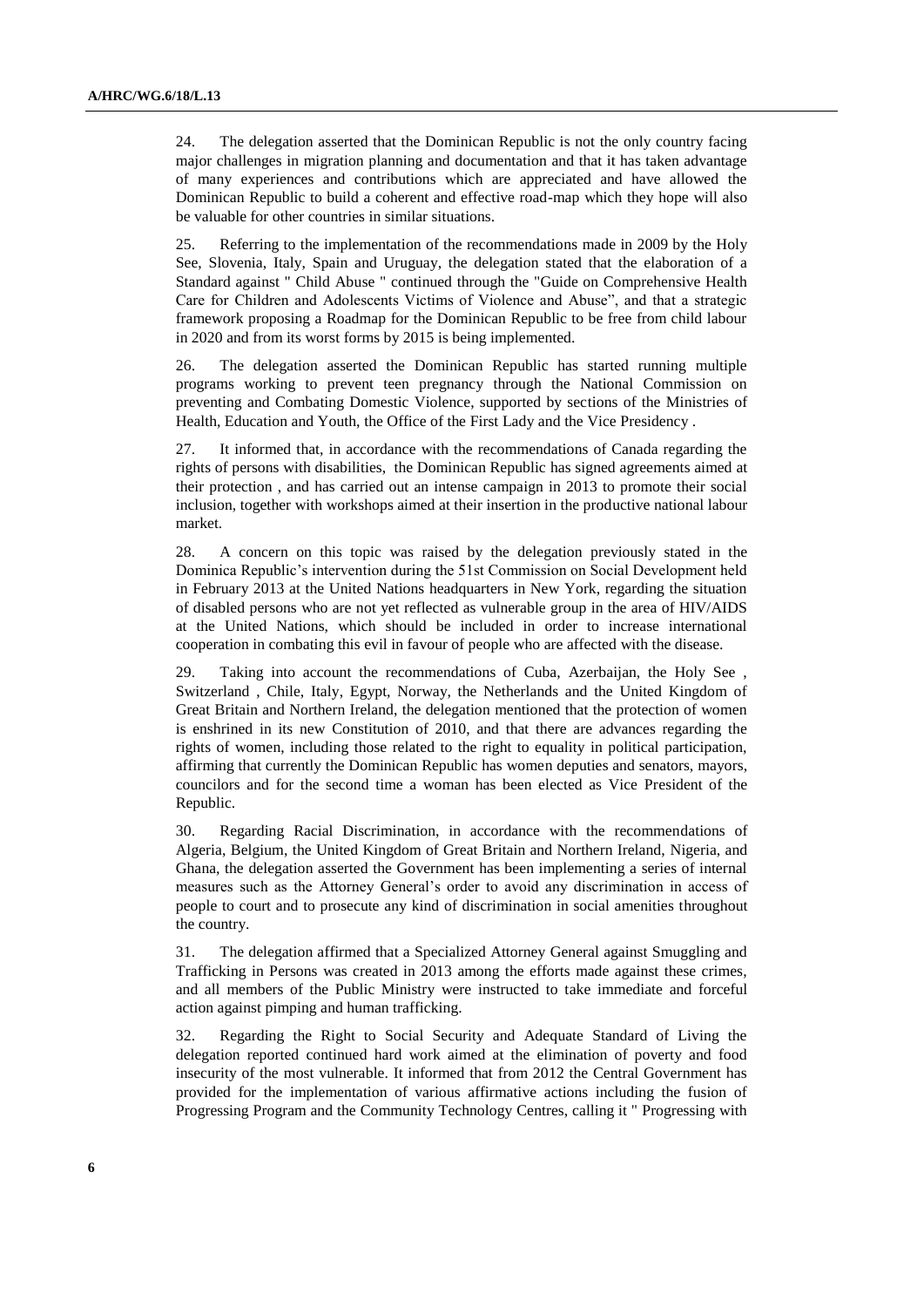Solidarity ", with the aim of taking out of extreme poverty more than 400,000 households, uplift 1,500,000 poor to middle class and integrate 200,000 new families to the Solidarity card.

33. The delegation underscored that the country had the privilege of being recognized at the end of 2013 by the United Nations Food and Agriculture Organization, among the 20 countries which in 2012 have had significant success in the fight against hunger and in in the fulfilment of MDG number one.

34. On the recommendations made by the delegations of Cuba and Colombia, the delegation reported that the Health Sector is currently in a process of reform and modernization , which resulted in the implementation of Plan 2012 , based on lines of action set out in the National Development Strategy , the Millennium Goals, the Ten-Year Health Plan , the multiannual National Public Sector Plan 2011-2014 , the Strategic Health Agenda , international commitments , and the strategic agenda of the National Board of Health and Operational Plans made by each of the units of the institution.

35. The delegation noted that the strategies and interventions were aimed at meeting the health demands of the population focused primarily on Maternal Mortality, Infant Mortality, Vaccine Preventable Diseases, Dengue, Malaria, Tuberculosis, HIV, and Zoonosis. It was based on strengthening Primary Health Care, ensuring effective levels of immunization coverage, and access to medicines to the population. It added that thirteen per cent of the 2012 budget was directed only to attend Haitian people, regardless of their immigration status, which included services in the Dominican health centres.

36. The delegation referred to the increase in affiliations to the Social Security System and the Old Age, Disability and Survivors of the Contributory Scheme, together with the increase in the incorporation of workers of the informal sector the Social Security System (by 122.7% as of February 2013).

37. The delegation mentioned measures to ensure access of all children and adolescents in different schools at the public level, without the presentation of an identity document, ensuring enrolment of foreign children regardless of their immigration status. It informed that the National Literacy Plan "Quisqueya Aprende Contigo ", which aims to teach writing and reading to all people above 15 years old under equal conditions, in order to bring the illiteracy rate among the young and adult population to zero in a period of 2 years.

38. The delegation noted that great progress had been achieved with the provision that granted 4% of GDP to the annual budget of the Ministry of Education, responding to the claims of Dominican society in 2012, in line with the General Law on Education and its amendments and in compliance with the Ten-Year Plan for education previously cited in the 2009 Universal Periodic review. It added that 0.5% of GDP was assigned to higher education.

39. The delegation informed that following the adoption of resolution 01-14 of the National Migration Board, the Dominican government will proceed to implement a new visa for seasonal workers, in order to regularize their immigration status.

40. The delegation stated that one of the mayor challenges the State has to overcome is the socio-economic differences, as it is by guaranteeing a stable economic and educational development that needs are lowered and delinquency and antisocial acts are limited.

### **B. Interactive dialogue and responses by the State under review**

41. During the interactive dialogue, 48 delegations made statements. Recommendations made during the dialogue are to be found in section II of the present report.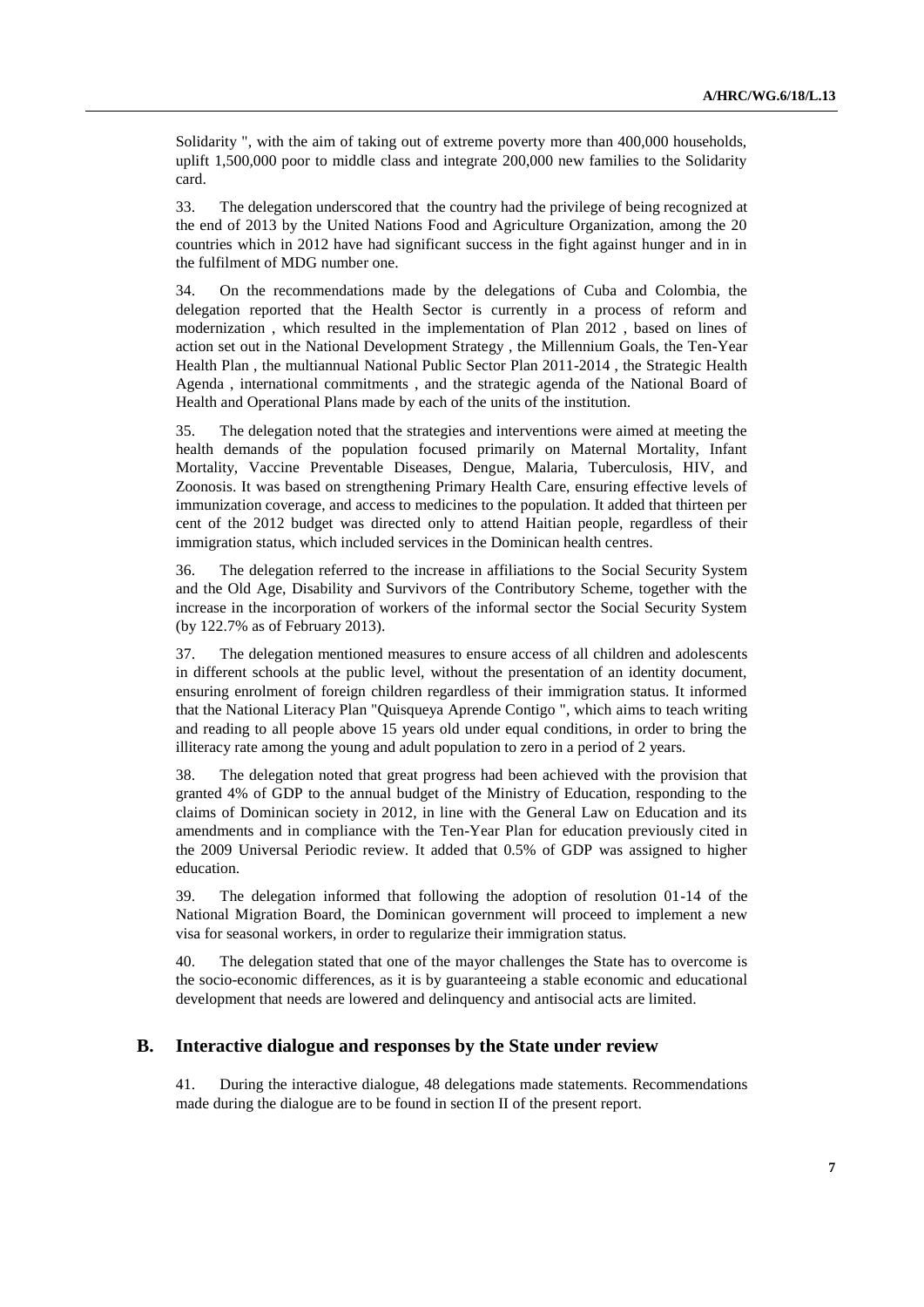42. Morocco commended measures to meet the needs of the population, especially Act No. 1-12 on the National Development Strategy, and requested further information on the national plan referred to therein. It welcomed efforts to combat corruption. It noted the provision of human rights training and asked whether the implementation of a general framework for human rights education was envisaged. Morocco made recommendations.

43. The Netherlands noted that despite efforts to establish gender equality and equity, gender-based violence was prevalent and would remain so as long as it was excluded from the Criminal Code. It expressed concerns about maternal mortality rates and discrimination against LGBT persons. The Netherlands made recommendations.

44. Nicaragua noted reforms to the Criminal Code and the adoption of new legislation, including the General Migration Act. It acknowledged measures aimed at resolving the irregular situation of migrants and encouraged the country to continue working in that area, while recognizing the challenges faced in that respect. Nicaragua made recommendations.

45. Norway welcomed the creation of the position of the Ombudsman. It was concerned about the Constitutional Court ruling to revoke citizenship rights of, and in some cases expel, descendants of migrants residing in the country and high incidences of violence against women. It reminded that the Government had accepted during its first review recommendations to end discrimination against LGBT persons. Norway made recommendations.

46. Paraguay welcomed amendments to the Criminal Code, in particular the criminalization of torture and forced disappearances, and penalties for domestic violence and feminicide. It applauded the appointment of an Ombudsman, the introduction of a strategic framework to address child labour and efforts to ensure birth registration of all children. It noted initiatives for the prevention and prosecution of domestic violence. Paraguay made recommendations.

47. The Philippines acknowledged legislative changes to enhance the rights of children, women and persons with disabilities. The National Council for Migration would contribute to strengthening migrants' rights and it encouraged the periodic review and enhancement of related programmes. Efforts to combat trafficking in persons should continue. The Philippines made recommendations.

48. Portugal welcomed the commitment to improve the human rights situation in the country, the appointment of an Ombudsman, the willingness of the Government to consider requests from Rapporteurs to visit the country, and measures taken concerning the regularization and naturalization of migrants in an irregular situation. Portugal made recommendations.

49. Singapore noted efforts to promote gender equality, illustrated through the high number of women in political office, to strengthen protection of women against domestic violence, and the establishment of a helpline and reception centre in that regard. It noted the creation of the Special Prosecutor's Office to Combat Trafficking and Smuggling in Persons and the enforcement of anti-trafficking regulations. Singapore made recommendations.

50. Slovenia welcomed measures to combat violence against women. It noted the concerns raised by the CESCR and HR Committee about racial discrimination and regretted the difficult situation of Haitian migrants and Dominican nationals of Haitian descent. It expressed concern at the Constitutional Court ruling to revoke the citizenship of Dominican nationals of Haitian descent. Slovenia made recommendations.

51. Spain commended the Dominican Republic for directly incorporating international treaty obligations into its current Constitution. Spain made recommendations.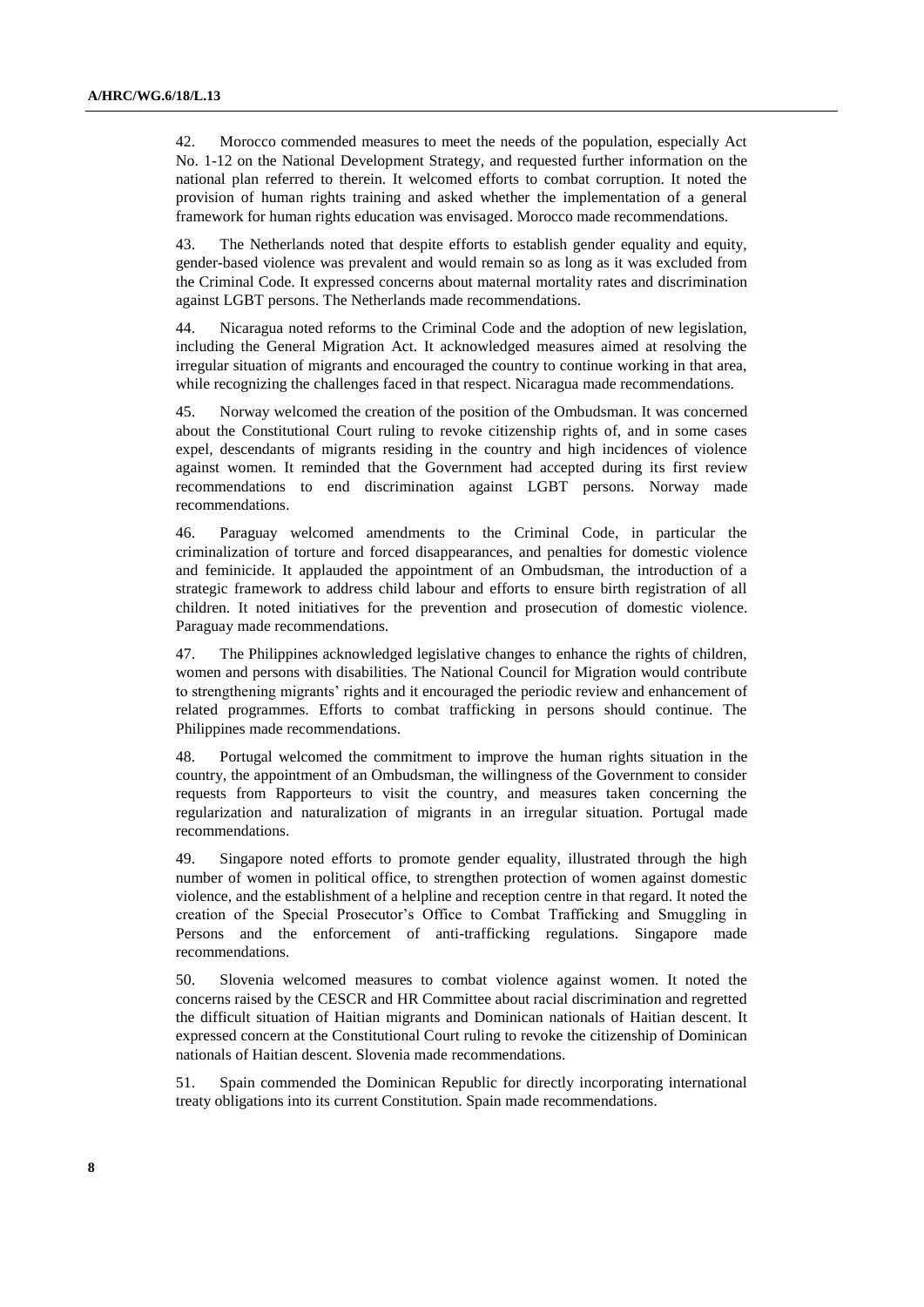52. Switzerland was concerned about the situation of persons of Haitian descent, who had been stripped of their nationality right following a Constitutional Court ruling. It expressed concern about violence against women. In light of reports of human rights violations committed by the police, it commended steps to establish a committee to reform the national police. Switzerland made recommendations.

53. Thailand commended efforts to strengthen domestic legislation and institutions, particularly narrowing socio-economic gaps and increasing access to basic services for vulnerable groups. It noted the ongoing reform of the public health sector. Efforts to enhance women's role in economic and political spheres were commendable, but traditional stereotypes remained a challenge in that regard. Thailand made recommendations.

54. Trinidad and Tobago recognized the challenge in combating trafficking in persons and commended progress made in addressing the problem. The Constitutional Court ruling which stripped many Dominicans, mostly of Haitian descent, of citizenship violated international obligations and should be redressed without delay. It noted that, despite the recent steady economic growth, levels of poverty and inequality remained high. It made recommendations.

55. Turkey commended the adoption of the National Development Strategy. It noted developments concerning women's rights and the focus on the elimination of violence against women. It noted the adoption of a policy to invest in young people, the planned road map to eradicate child labour and cooperation with both civil society and UNICEF. Turkey made recommendations.

56. Ukraine commended ratification of the CAT and noted the appointment of an Ombudsman. It expressed concerns about the conformity of migration legislation with international standards on nationality and encouraged the Government to abstain from applying the General Migration Act retroactively and to enable those with Dominican nationality from birth to maintain it. Ukraine made recommendations.

57. The United Kingdom of Great Britain and Northern Ireland encouraged further security services reform to address the unacceptable number of extrajudicial killings by the national police. It was concerned by corruption within the judicial system. It expressed concern at racial discrimination, which should be eliminated, particularly regarding the issue of identity documents. It welcomed the appointment of an Ombudsman and prison reform. It made recommendations.

58. The United States of America commended the appointment of an Ombudsman. It urged the Government to consult with international partners and civil society to address concerns regarding the Constitutional Court ruling on citizenship. It expressed concerns about labour-related violations, shortcomings in labour inspection, and the use of excessive force and unlawful killings by the national police, despite efforts towards reform. It made recommendations.

59. Uruguay commended the ratification of the CAT and the CRPD. Cases of statelessness remained a concern. It nevertheless appreciated efforts to confront the problem and encouraged the Dominican Republic to step up such efforts through coordination with the United Nations system. Uruguay made recommendations.

60. Venezuela (Bolivarian Republic of) noted the "Progress with Solidarity" development programme; investment in education and the "Quisqueya learns with you" programme; and penitentiary reforms which sought to reintegrate prisoners into society and process complaints against prison officials. It requested further details on measures to combat domestic violence. It made recommendations.

61. Viet Nam commended institutionalization of national human rights mechanisms, strengthening of domestic legislation and accession to international human rights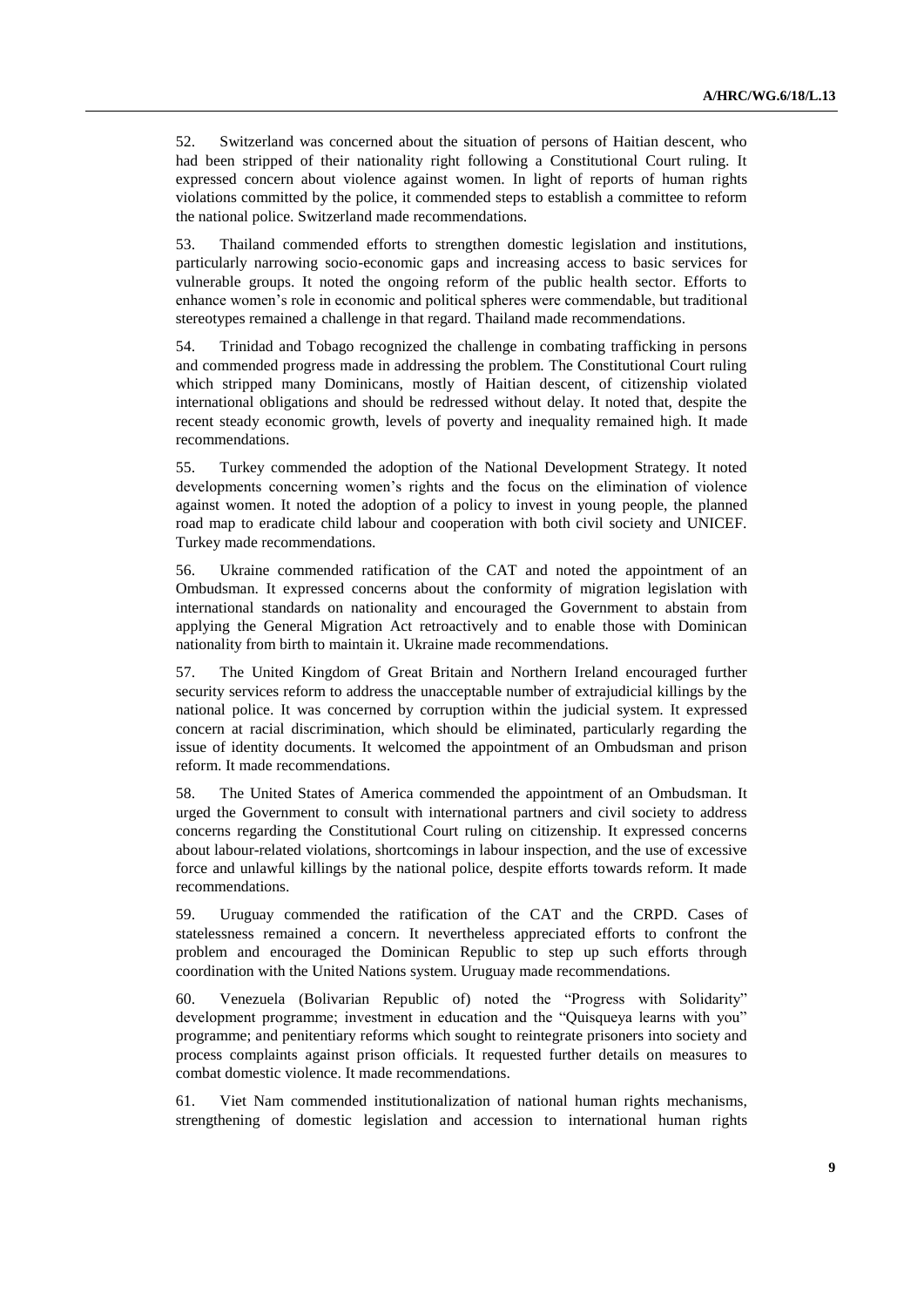instruments, including the CAT. It noted measures to tackle racial discrimination and trafficking in persons, and to protect vulnerable groups. Viet Nam made recommendations.

62. Algeria welcomed ratification of the CRPD and the CAT. It noted the National Development Strategy, which it hoped would improve citizen's enjoyment of their human rights. It encouraged the Government to follow up on commitments through programmes for vulnerable groups. The country would benefit from technical assistance. Algeria made recommendations.

63. Angola commended progress in human rights especially in the areas of health and education, the latter having received 4 per cent of GDP. It asked what concrete measures had been taken to protect and integrate persons with disabilities into society and what results were envisaged. It requested information on the policy to end violence against women. Angola made a recommendation.

64. Argentina commended progress made since the first UPR cycle, including ratification of the CAT and creation of the Human Rights Unit in the Attorney General's Office. It noted efforts to protect the rights of migrants and encouraged further steps to resolve the situation of persons of Haitian descent and their children. Argentina made recommendations.

65. Australia acknowledged progress on gender-based violence and inequality. It expressed concern regarding human rights violations by law enforcement officials, and the Constitutional Court ruling of September 2013 which introduced a retroactive and restrictive interpretation of nationality provisions that largely affected persons of Haitian origin. It was concerned by the treatment of migrant workers through the deportation process. Australia made recommendations.

66. Belgium commended the Dominican Republic for reopening dialogue with Haiti on the issue of migration. However, many challenges remained in that regard, particularly concerning combating all forms of discrimination. Welcoming legislation on the prevention and eradication of violence against women and provision of affordable medical care, it remained concerned by the incidence of sexual violence. Belgium made recommendations.

67. The Plurinational State of Bolivia noted the establishment of the Constitutional Court, Human Rights Unit in the Attorney General's Office, National Directorate for Victims Services, and Office for the Legal Representation of Rights of Victims, to improve access to justice. Efforts to strengthen human rights institutions, legislation and policies should continue. It made recommendations.

68. Brazil noted ratification of the CAT and applauded the reduction in fatalities resulting from domestic violence. It commended efforts to eradicate poverty. While the Bilateral Dominican-Haitian Commission had been reinstated, the Constitutional Court ruling that affected the nationality of persons of Haitian descent should be addressed. Suspension of deportation of Haitian migrants was a positive step. Brazil made recommendations.

69. Canada requested details on the status and impact of measures, agreed in 2010, to combat and penalize human trafficking, including the number of prosecutions. It welcomed legislative initiatives to assist persons with disabilities, enabling social inclusion and more productive life and respect for their rights. Canada made recommendations.

70. Chile commended promulgation of a new Constitution; ratification of CAT and CRPD; and progress in combating human trafficking and sexual exploitation. It noted prioritization of universal access to education and health care, the latter to reduce maternal and infant mortality. It acknowledged the explanation of the Constitutional Court ruling on nationality, and noted efforts to legalize foreigners. Chile made recommendations.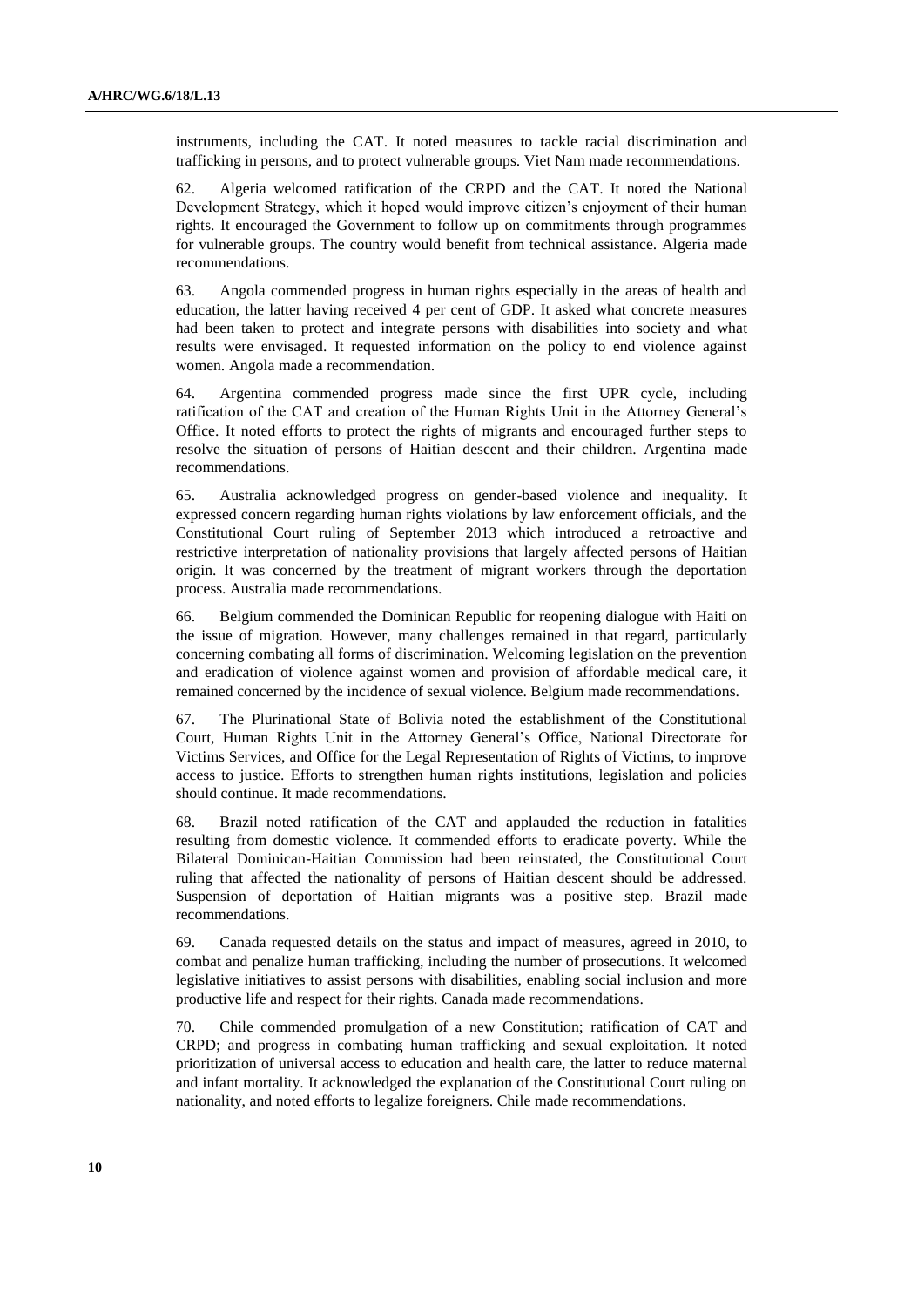71. Colombia applauded the new Constitution; appointment of an Ombudsman; implementation of Act No.1-12 on the National Development Strategy, Criminal Code, Organic Act on the National Police, national action plan against trafficking in persons, and law to eradicate violence against women; and progress made in the health sector. Colombia offered assistance in implementing the recommendations it had made. Colombia made recommendations.

72. Cuba commended Act No.1-12 on the National Development Strategy, which promoted rights related to education, childhood, adolescence, women, social development, life, persons with disabilities and the elderly. It acknowledged improvements in healthrelated services and infrastructures. Construction of new schoolrooms and expansion of educational programs would improve the education system. Cuba made recommendations.

73. The Democratic People's Republic of Korea commended progress made regarding recommendations accepted during the first UPR cycle, particularly the implementation of a strategic framework to eradicate child labour, and development of provisions to combat child abuse, including corporal punishment and to support child and adolescent victims of violence. It made a recommendation.

74. Djibouti acknowledged creation of the supreme centre with in the public prosecutors service of the Human Rights Unit there by contributing to implementation of human rightsrelated decisions and directives. It noted steps taken to support vulnerable groups, and commended the National Development Strategy, which focused on enjoyment of fundamental human rights. Djibouti made a recommendation.

75. Ecuador recognized progress made in the promotion and protection of human rights, especially efforts to improve the quality of life and rights of persons with disabilities. It noted the significant investment in education, the programe for early childhood care, the System of Statistical Indicators for Children and Adolescents, and programmes to prevent teenage pregnancy. Ecuador made recommendations.

76. Egypt noted progress made since the first UPR cycle; including improving citizens' access to human rights institutions. A resolution of the Supreme Council of the Public Prosecution Service had led to the establishment of the Human Rights Unit, which operated under the Attorney General's Office. Egypt made recommendations.

77. Estonia positively noted the involvement of the civil society in the preparation of the report. It welcomed accession to the Rome Statute and ratification of the CAT, which should be implemented. Commending efforts to promote women's rights, guarantee gender equality and combat violence against women and girls , which remained a concern, it urged the full implementation of related legislation. Human rights violations by police and security forces should be investigated and prosecuted. It encouraged efforts towards universal free primary education. Estonia made recommendations.

78. France welcomed the efforts made by the Dominican Republic to implement several of the recommendations made during the first cycle of the UPR in 2009. It commended ratification of the CAT. France made recommendations.

79. Germany commended the progress made since the first UPR cycle. It expressed concern regarding the discrepancy between the country's legal standards and their implementation, with particular regard to violence against women and excessive use of force by police officers. Discrimination faced by migrants, especially families of Haitian descent, was of concern. Germany made recommendations.

80. Guatemala noted Act No.1-12 on the National Development Strategy and the creation of the National Register for the Assessment and Certification of persons with disabilities, which would facilitate development of appropriate policies; the Human Rights Unit in the Attorney General's Office; and the National Council for Migration. It reiterated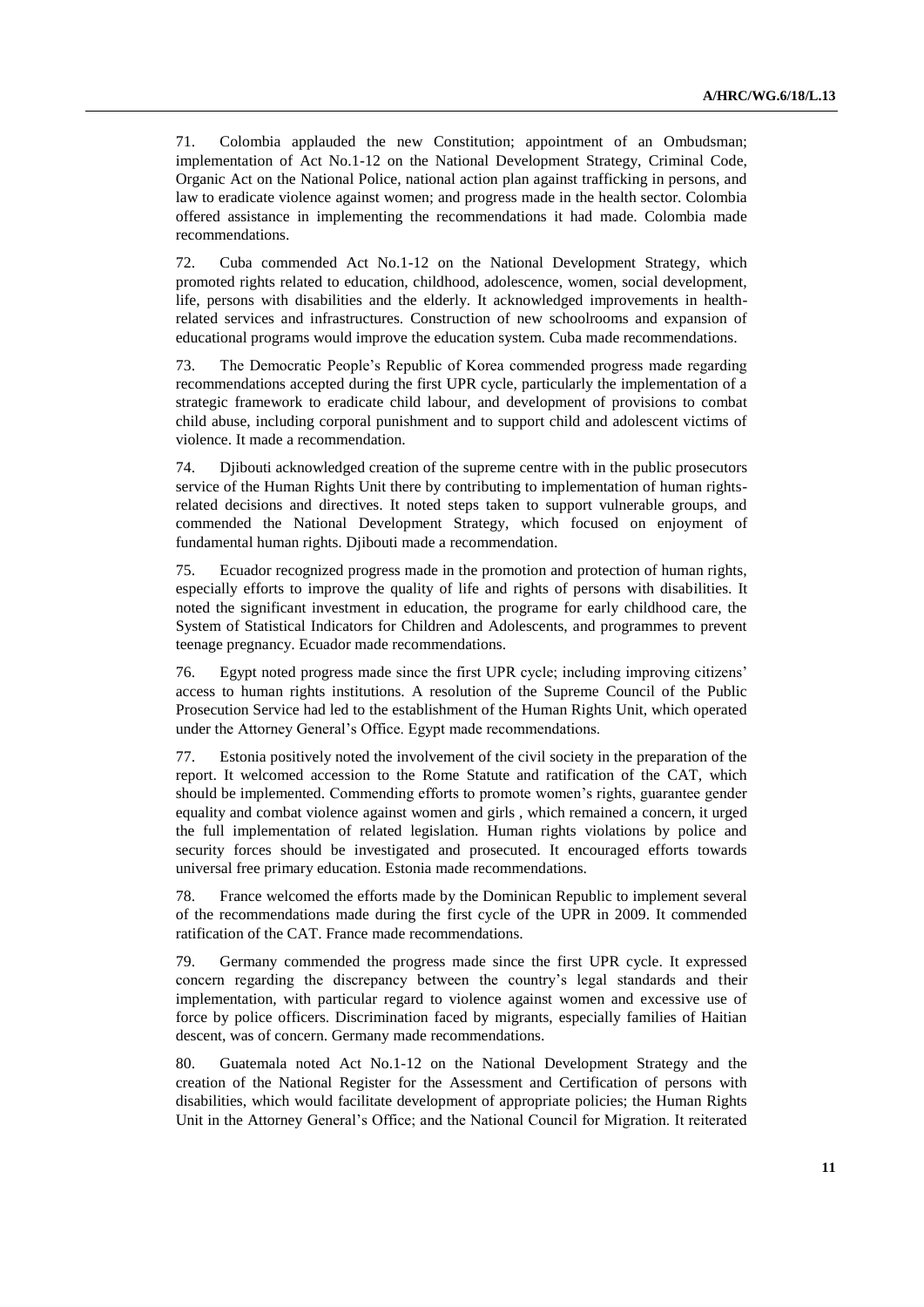concerns regarding legislation on nationality and migration, particularly affecting Haitians born in the country. Guatemala made a recommendation.

81. Indonesia acknowledged the consolidation of human rights principles into domestic legislation, Act No.1-12 on the National Development Strategy, the review of Act No.42-00 on disability, establishment of the Human Rights Unit in the Attorney General's Office, appointment of the Ombudsman and establishment of the Constitutional Court. It commended efforts to protect women's rights and improve access to education. Indonesia made recommendations.

82. Iraq welcomed implementation of the National Development Strategy, establishment of the Human Rights Unit in the Attorney General's Office, and improved access to human rights institutions for citizens. It noted campaigns to end violence against women, and measures to combat poverty and improve access to education for all children, despite their legal status. Iraq made a recommendation

83. Ireland noted steps to tackle gender-based violence, including provision of protection and access to information for victims. It remains concerned with the continued incidents of high killings of women. The Criminal Code should adequately punish such acts. Constitutional Court ruling TC0168/13 could result in statelessness for many, particularly persons of Haitian descent. Welcoming prosecution of freedom of expression violations, it expressed concern regarding threats against journalists and human rights defenders who have opposed the decision of the Constitutional Court. The Government should cooperate with the Special Rapporteur on the situation of Human Rights Defenders. Ireland made recommendations.

84. Italy welcomed ratification of the CAT, encouraging its implementation, and measures to improve human rights education. Despite steps taken, gender-based violence remained a concern. It asked what steps had been taken to combat exploitation of children, such as prostitution, pornography and domestic work. It noted the policy to "clean up" national institutions, and police and security forces. It expressed concern regarding the Constitutional Court Ruling on nationality. Italy made recommendations.

85. Jamaica noted the prioritization of persons with disabilities and the strengthening of National Council for the Disabled, establishment of the Human Rights Unit in the Attorney General's Office, and implementation of a strategic framework and national road map to eliminate child labor by 2020. The discriminatory Constitutional Court ruling TC0168/13 would render many persons of Haitian descent stateless, which was of concern. It welcomed the resumption of dialogue with Haiti in seeking to address this issue. It urged the Government to resolve the issue of citizenship rights of Dominicans of Haitian descent and other affected nationals.

86. Malaysia noted legislative and institutional measures to protect and promote human rights. It commended steps to advance women's rights, and mechanisms to combat violence against women and provide assistance to victims of abuse. It noted efforts to protect children's rights, particularly to improve the quality of education. Malaysia made recommendations.

87. Somalia commended the progress identified in the National Report. It noted that 74 of the 79 recommendations made during the first UPR cycle had been accepted, and that the implementation of many of those had begun. Somalia made recommendations.

88. Montenegro welcomed the ratification of the CAT, and asked how it would be implemented, notably in cases of excessive use of force by law enforcement officials especially in prisons. It requested details of the measures taken following the recommendations made by CEDAW. Noting decriminalization of abortion in some cases, it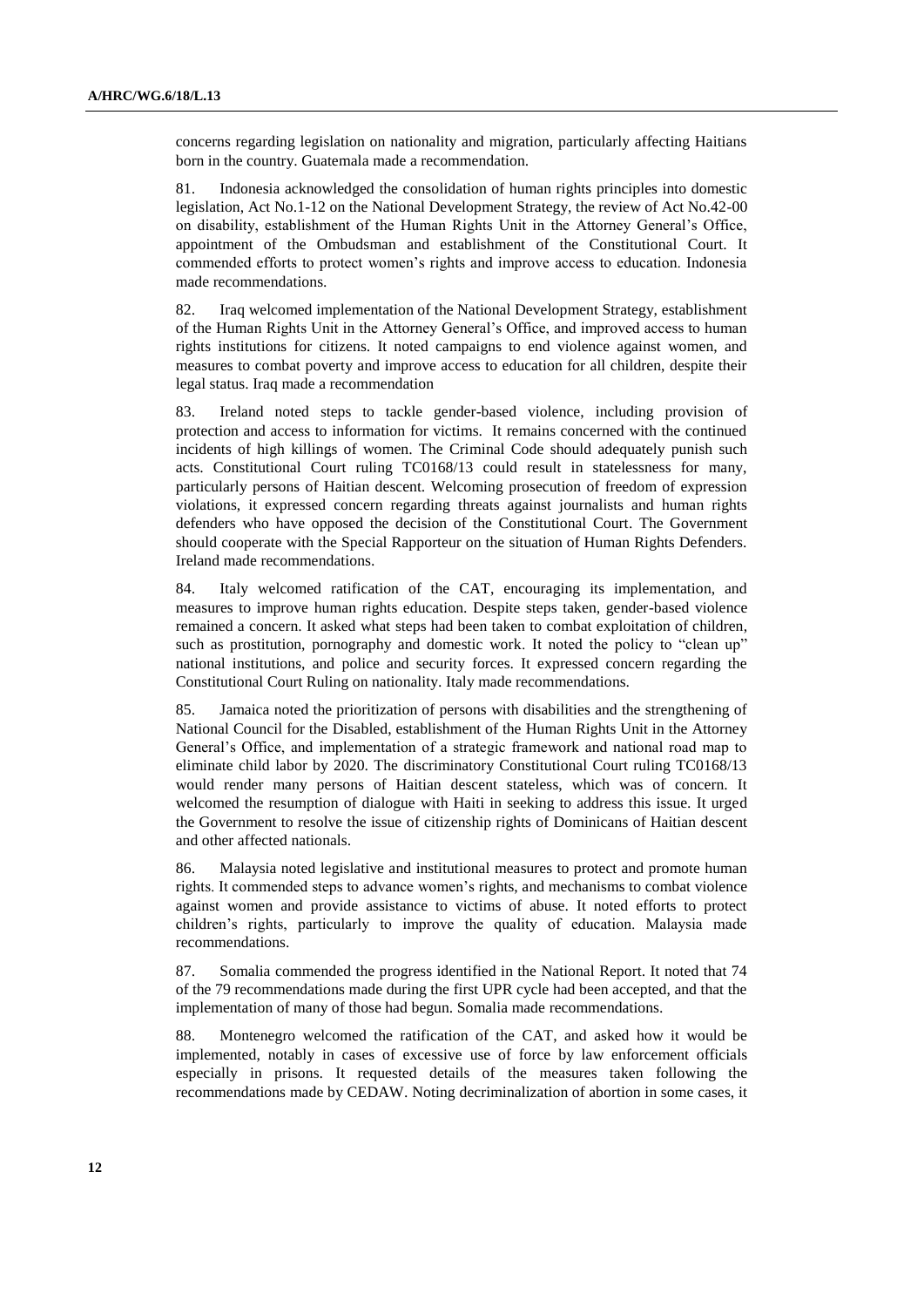asked whether legislation would be amended in cases of rape, incest or fetal malformation. Montenegro made recommendations.

89. Mexico noted Criminal Code reform in areas such as domestic violence, slavery and racial segregation. It commended the establishment of the Constitutional Court and the Human Rights Unit in the Attorney General's Office. It applauded the ratification of the CAT and other efforts to combat torture, and urged cooperation with the Special Rapporteur on torture. Mexico made recommendations.

90. Regarding the question raised by Liechtenstein and the Netherlands on the Kampala Amendments, the delegation informed that these are under internal consultations, but that in the Penal Code draft law under consideration by Congress, all grave crimes of the Rome Statute including the crime of aggression are established as criminal offences.

91. Regarding the question raised on LGBT community, the Dominican Republic informed that it guarantees their rights, in accordance to articles 8 and 39 of the Constitution regarding the right to equality for all. The delegation asserted that the draft Penal Code also includes norms against discrimination, that the Dominican Republic cosponsored the Declaration that looks to fight against discrimination based on sexual orientation and that there were no restrictions on public activities such as the Caravan of Gay Pride.

92. Regarding the questions raised on the ruling of the Constitutional Court by several delegations, the delegation stated that in the Dominican Republic all persons including foreigners have access to the rights to health, education and work. The delegation asserted that the decision of the Constitutional Court does not affect any person who has born in the Dominican Republic with a valid birth certificate. It added that those who were born in the Dominican Republic and who were inscribed in the Civil Register with irregular documentation, as long as it was not obtained by fraudulent means, might be able to be covered by a special law which will allow them to acquire Dominican Nationality. Those who do not wish to apply under this standard may appeal to the Court.

93. The ruling of the Court says that nobody may be deprived of documentation by an administrative process but that this procedure must be in line with the Court Procedures. In a first survey of the Civil Register 53.847 children of foreigners from whom 24.392 were registered irregularly. In order to attend these cases the Government proposes a special draft bill that will recognize these persons as citizens of the Dominican Republic, as they don't have links or roots in any other country. The President will hand this proposal to Congress once the next regular Legislative period starts.

94. The delegation affirmed that as a result of sentence 168/13 of the Constitutional Court no one has lost their nationality and no person has been affected. It explained that the sentence only determines that any person that has been proved to be irregularly registered, not in in compliance with the law in force at the time of their birth, will be individually subject to a nullification process before the competent courts, which will decide on the validity of his documents.

95. The delegation added that the sentence says that from 1929 to today all persons born in Dominican Republic are nationals of the country with two exceptions: the children of accredited diplomats, in line with the Vienna Convention, and the children of persons in transit, of foreigners who are irregularly in the country. Therefore, the delegation concludes that this sentence cannot be retroactive, as the sentence only refers to laws that have been in force since 1929.

96. Regarding Germany's question on the support to persons that don't have documents to prove their migratory status, the Government established by Presidential Decree 327-13 the National Plan for Regularization of Foreigners in an Irregular Migratory Status seeks to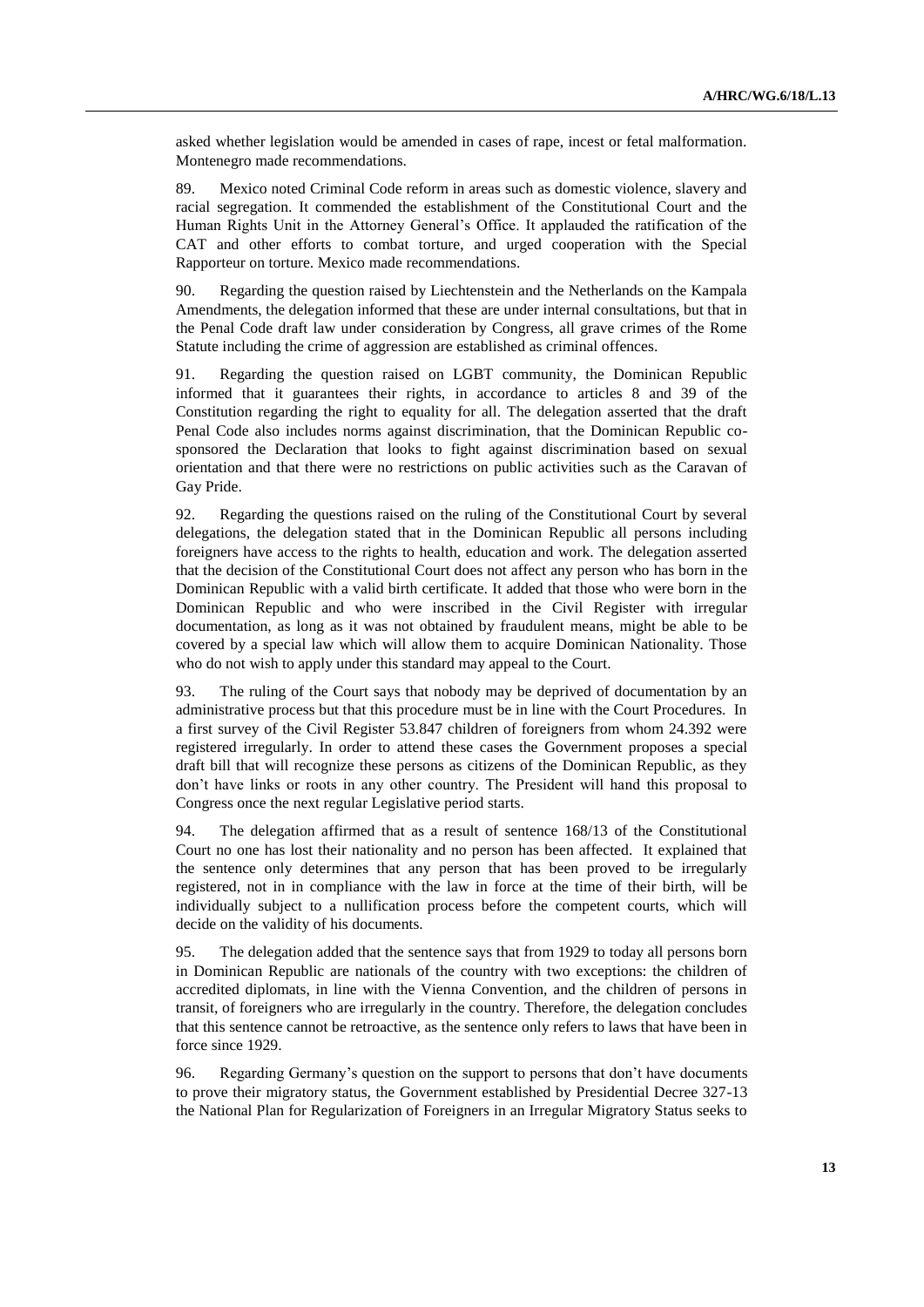regularize those foreigners living without a legal status. It added that an easy and free of charge procedure has been established so that in the next 18 months those interested may register and present documents showing they have links with Dominican society and they have economic roots. According to the 2012 immigrants survey, there are nearly half million foreigners, with a majority not having legal status and more than half do not have identity documents of their country of origin. It added that as a guarantee for foreigners, during this Regularization Plan the Government has forbidden any deportations for those who have requested to be covered by the plan.

97. The delegation finally expressed its satisfaction for the presentation of the report and assured that all the recommendations will be taken into account, trusting that with the assistance of the countries the Dominican Republic can ensure that human rights are established definitively as the main guide for a life with dignity.

### **II. Conclusions and/or recommendations**

98. **The following recommendations will be examined by the Dominican Republic which will provide responses in due time, but no later than the 26th session of the Human Rights Council in June 2014:**

98.1. **Consider ratifying those international human rights instruments to which it is not yet a State party (Nicaragua);**

98.2. **Ratify those international human rights instruments to which it is not yet a party, such as the Second Optional Protocol to the Covenant on Civil and Political Rights, the International Convention for the Protection of All Persons from Enforced Disappearance and the Optional Protocol to the Convention on the Rights of the Child of 1989 (Spain);**

98.3. **Ratify the Optional Protocol to the ICESCR; the Second Optional Protocol to the ICCPR; the Optional Protocol to the UN Convention against Torture and other Cruel, Inhuman or Degrading Treatment or Punishment; the International Convention for the Protection of All Persons from Enforced Disappearance; and, finally, the Optional Protocol to the Convention on the Rights of the Child on a Communications Procedure (Portugal);**

98.4. **Consider accession to the Optional Protocol to the Convention against Torture and Other Cruel, Inhuman or Degrading Treatment or Punishment (Ukraine);**

98.5. **Ratify the OP-CAT and to take policy measures to prevent torture and ill treatment (Estonia);**

98.6. **Consider signing and ratifying the Convention for the Protection of the Rights of Migrant Workers and Their Families (Mexico);**

98.7. **Consider ratifying the Convention on the Protection of the Rights of All Migrant Workers and Members of Their Families (Paraguay);**

98.8. **Consider ratifying the International Convention on the Protection of the Rights of All Migrant Workers and Members of Their Families (Uruguay);**

98.9. **Analyse the possibility of ratifying the 1990 International Convention on the Protection of the Rights of All Migrant Workers and Members of Their Families (Ecuador);**

98.10. **Continue efforts to foster unity in a diverse society, including to migrants, through considering the ratification of ICRMW (Indonesia);**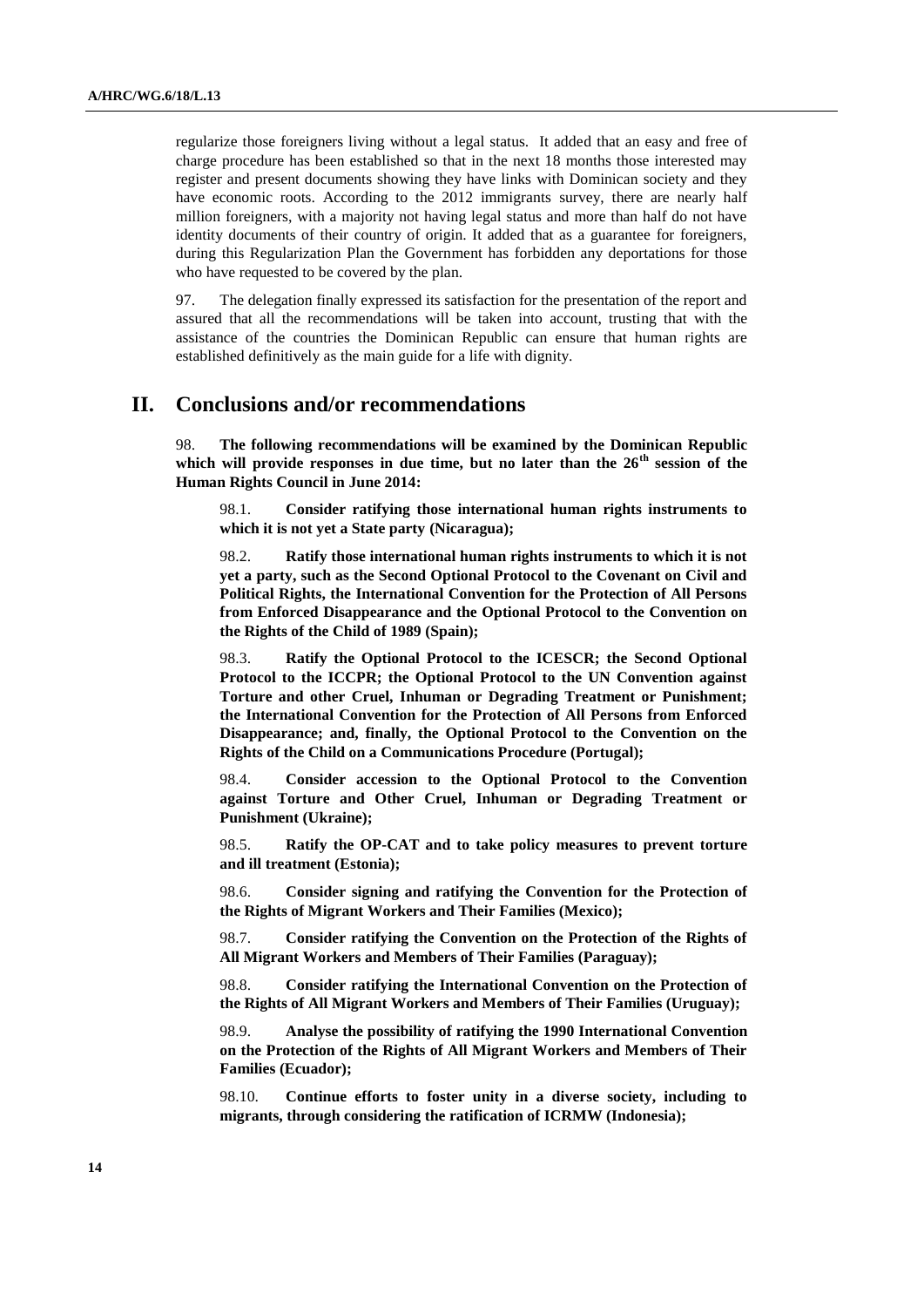98.11. **Continue efforts made to achieve ratification of the International Convention for the Protection of All Persons from Enforced Disappearance and the acceptance of the competence of its Committee (Argentina);**

98.12. **Accede to the International Convention for the Protection of All Persons from Enforced Disappearance (Iraq);**

98.13. **Ratify the International Convention on the Protection of all Persons against Enforced Disappearance as well as the Second Optional Protocol to the International Covenant on Civil and Political Rights which aims to abolish the death penalty (France);**

98.14. **Consider ratification of ICCPR-OP2 (Montenegro);**

98.15. **Consider ratifying the conventions on stateless persons (Nicaragua);**

98.16. **Consider acceding to the Convention relating to the Status of Stateless Persons and the Convention on the Reduction of Statelessness (Uruguay);**

98.17. **Accede, as early as possible, to the Convention relating to the Status of Stateless Persons and the Convention on the Reduction of Statelessness (Brazil);**

98.18. **Take urgent steps to ensure full respect for the right to a nationality, and ratify the August 1961 Convention on the Reduction of Statelessness, which it signed in December 1961 (Ireland);**

98.19. **Consider ratifying ILO Convention 189 on Decent Work for Domestic Workers (Uruguay);**

98.20. **Ratify the Convention on the Prevention and Punishment of the Crime of Genocide (Estonia);**

98.21. **Ratify the Kampala Amendments to the Rome Statute (Estonia);**

98.22. **Take the appropriate measures to develop the position of the Ombudsman into an independent human rights institution in line with the Paris Principles (Norway);**

98.23. **Ensure the full independence of the Office of the Ombudsman in accordance with the Paris Principles on Independent National Human Rights Institutions (Portugal);**

98.24. **Ensure the independence of the Office of the Ombudsman in accordance with the Paris Principles (Ukraine);**

98.25. **Ensure compliance of the Ombudsman's institution with the Paris Principles (France);**

98.26. **Take measures to provide the Office of the Ombudsman with adequate resources (Ukraine);**

98.27. **Prioritise the adequate resourcing and staffing of the Ombudsman's Office, ensure that State institutions, including the National Police, collaborate fully with the Office and consider a public campaign to demonstrate to Dominican citizens how this institution can help protect and guarantee their human rights (United Kingdom of Great Britain and Northern Ireland);**

98.28. **Develop a national human rights plan (Paraguay);**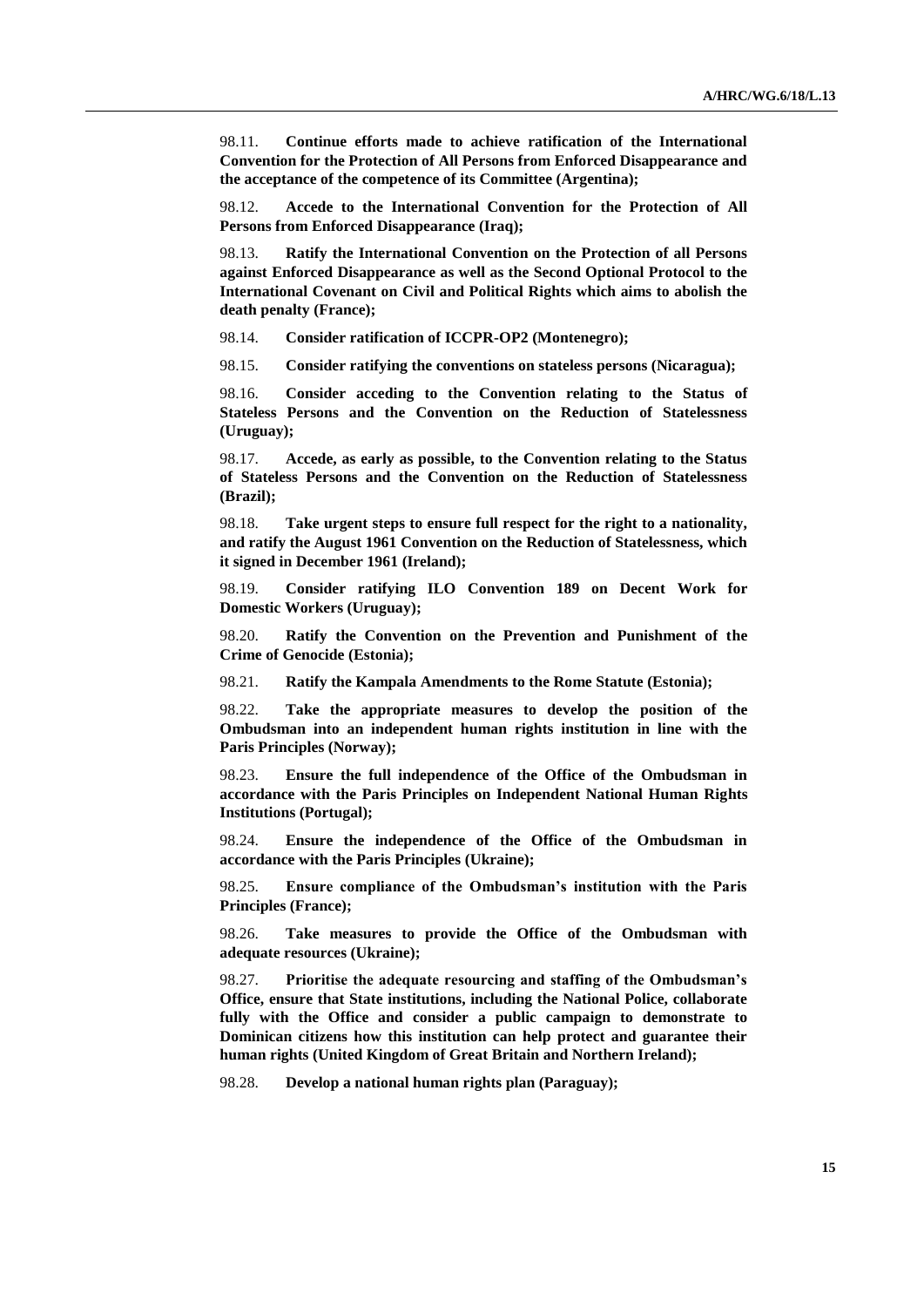98.29. **Redouble its efforts to enforce more effectively the specific existing legislation and fully implement, among others, the Strategic National Plan for the Reduction of Maternal and Child Mortality, the National Plan for the Prevention of teenagers' pregnancy, and the Strategic Plan for the Prevention, Detection, Attention and Punishment of Violence against Women and Domestic Violence. In particular, the Dominican Republic could provide adequate resources to the relevant Ministries to ensure an effective assistance to victims (Spain);**

98.30. **Continue its efforts in the fight against corruption (Morocco);**

98.31. **Extend an open invitation to the United Nations special procedures (Portugal);**

98.32. **Extend a standing invitation to all thematic Special Procedures (Montenegro);**

98.33. **Issue a standing invitation to all special procedures of the Human Rights Council (Uruguay);**

98.34. **Work with the media and civil society organizations in changing attitudes and combat discrimination against women (Thailand);**

98.35. **Continue supporting the efforts to empower women in social and public life, including by providing adequate financial and human resources to implement policies and programmes afforded to them (Malaysia);**

98.36. **Take further steps to combat racial discrimination and human trafficking (Viet Nam);**

98.37. **Pursue its policy to protect the most vulnerable persons who are victims of racial discrimination (Angola);**

98.38. **Continue working on strengthening the protection and the necessary guarantee for all victims of racism or other forms of discrimination (Bolivia (Plurinational State of));**

98.39. **Introduce awareness-raising activities with the aim of eliminating conditions and attitudes perpetuating discrimination against Haitian migrants as well as the Dominicans of Haitian descent (Slovenia);**

98.40. **Continue taking the appropriate measures to better integrate and fully recognize persons of African descent as an important part of the Dominican society (Somalia);**

98.41. **Take the necessary measures to prevent arbitrary detentions based on discriminatory criteria of any kind, particularly those related to phenotype or those directed against LGBT persons (Mexico);**

98.42. **Adopt legislation to protect LGBT persons against gender-based violence and discrimination (Netherlands);**

98.43. **Strengthen its efforts and establish and implement policies and measures to address discrimination based on sexual orientation and gender identity (Norway);**

98.44. **Establish enforced disappearances and extrajudicial executions as criminal offenses under the Penal Code (Mexico);**

98.45. **Establish an independent body responsible for investigating possible police abuses (Spain);**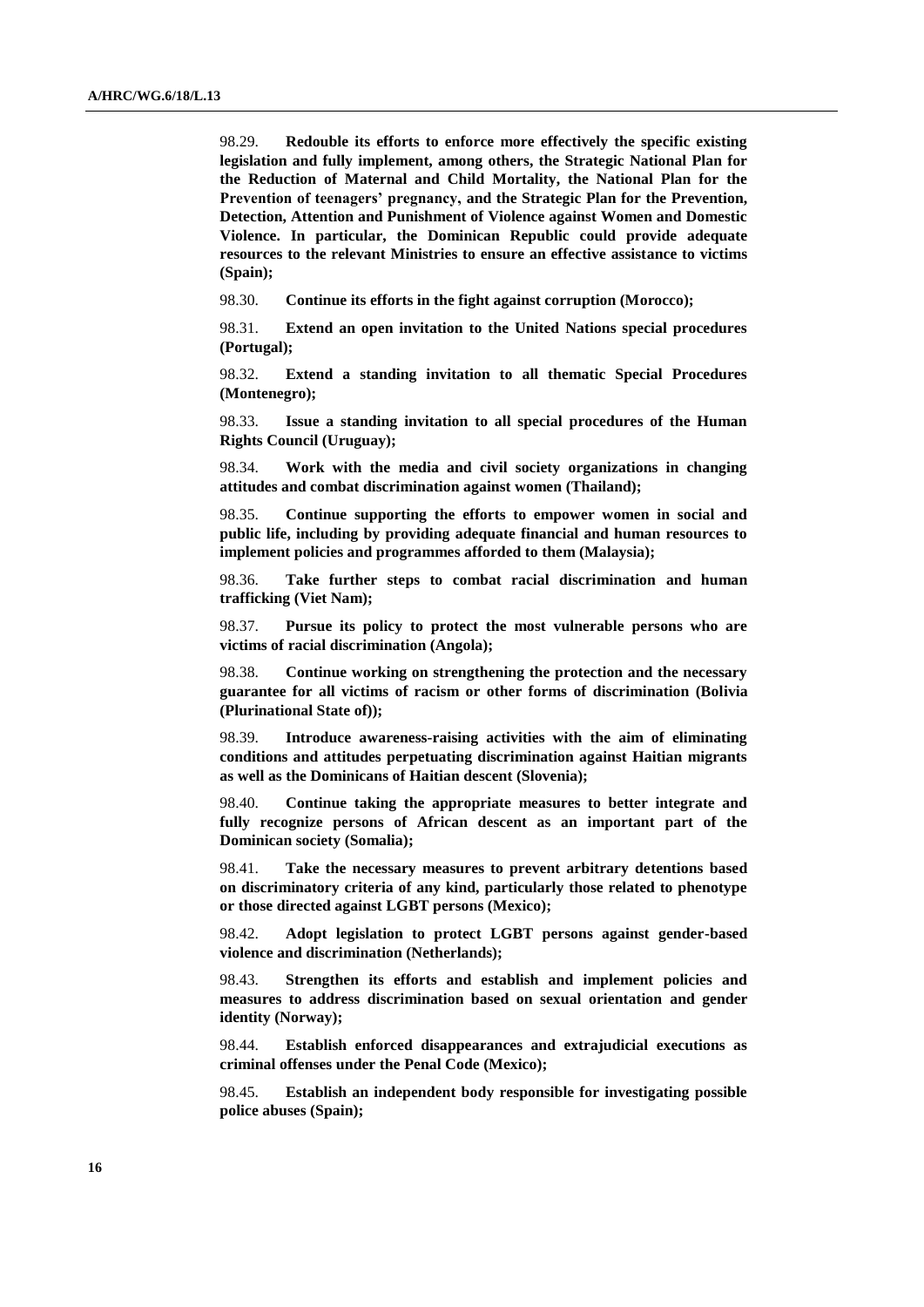98.46. **Investigate all allegations of the use of excessive force, including killings, by law enforcement agents and ensure that they receive training on the appropriate use of force so as to prevent unnecessary causalities (Canada);**

98.47. **All law enforcement be conducted in accordance with international human rights standards and that the Dominican Republic undertakes prompt independent investigations into all alleged violations by officials (Australia);**

98.48. **Ensure the respect of human rights by law enforcement bodies and strengthen efforts to guarantee the impartiality of investigations and prosecution of police officers involved in acts of violence (France);**

98.49. **Expedite the comprehensive reform of the police (Spain);**

98.50. **Integrate a human rights based approach in the presidential commission for the reform of the police, establish an independent governance mechanism to investigate violations of human rights and ensure access to justice for victims (Switzerland);**

98.51. **Bolster mandatory human rights training for the security forces and strengthen mechanisms to investigate alleged abuses committed by security forces (United States of America);**

98.52. **Increase its efforts to ensure effective investigation into the high number of homicides and into the abuse of power by police officials and to hold those responsible accountable (Germany);**

98.53. **Launch an open dialogue with the civil society with a view to identifying and adopting further measures aimed at preventing possible abuses committed by police and security forces, and ensure that the victims and their relatives have access to fair and independent justice (Italy);**

98.54. **Continue incorporating into its national legislation measures to protect the rights of women and girls, and punish violence against women (Nicaragua);**

98.55. **Study amending its Penal Code, by incorporating the criminalization of all forms of violence against women (Uruguay);**

98.56. **Ensure that the Ministry of Women, the Ministry of Health, the Office of the Prosecutor General and other institutions with a role in preventing and addressing cases of gender-based violence are adequately resourced (Norway);**

98.57. **Take the necessary measures in order for the Ministry of Women to have adequate resources to strengthen the policies for women victims of domestic violence (Paraguay);**

98.58. **Continue to enhance the protection of women against domestic violence and further promote gender equality in its society (Singapore);**

98.59. **Implement the Strategic Plan for the prevention, detection, and repression regarding violence against women, and ensure that relevant departments have adequate resources to implement the Plan (Switzerland);**

98.60. **Allocate the necessary resources to the campaigns, plans and programs which were launched with the aim of strengthening the strife of preventing violence against women (Turkey);**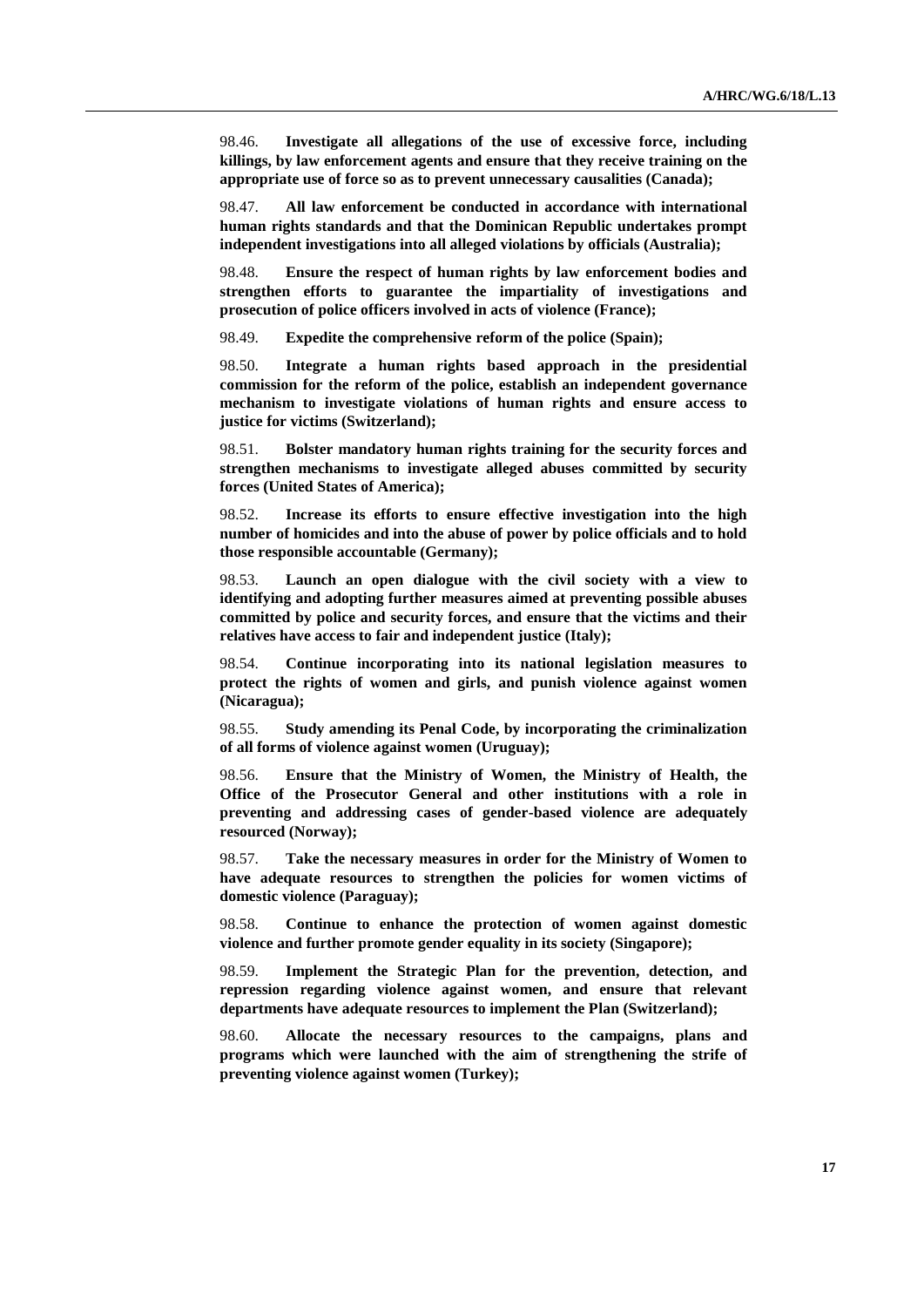98.61. **Implement the strategic plan for the prevention, identification, support and prosecution of acts of violence against women and domestic staff (Belgium);**

98.62. **Strengthen the national action plan for the protection of women and girls against gender based violence (Belgium);**

98.63. **Strengthen the implementation in practice, of the law on the eradication of violence against women, particularly through the implementation of strategic action plans and the establishment of units for comprehensive care to victims, with emphasis on regions and localities (Colombia);**

98.64. **Keep running multiple programmes to combat against the domestic violence supported by the Ministry of Health and the Ministry of Women (Democratic People's Republic of Korea);**

98.65. **Pursue efforts to promote the rights of women and adopt all necessary measures to fight against violence against them (France);**

98.66. **Take more effective measures to reduce violence against women, especially in the domestic sphere, to eliminate the occurrence of 'feminicidios' and to reduce gender inequality (Germany);**

98.67. **Step up its efforts in order to prevent gender-based violence, punish perpetrators and provide the victims with adequate remedies, inter alia by enhancing the resources devoted to the Ministry of Women and establishing the Units for the Integrated Assistance for Victims in all provinces (Italy);**

98.68. **Continue its work to prevent the forced labour of women especially in the sugar cane plantations (Trinidad and Tobago);**

98.69. **Finalize and implement the road map "free from child labour by 2020 and from its worst forms by 2015" in the near future (Turkey);** 

98.70. **Continue the efforts directed towards eliminating child labour (Ecuador);**

98.71. **Continue to strengthen its domestic framework and institutions to combat human trafficking (Singapore);**

98.72. **Intensify its efforts to combat human trafficking (Trinidad and Tobago);**

98.73. **Intensify its efforts to combat human trafficking (Algeria);**

98.74. **Strengthen efforts to combat smuggling and trafficking in persons, in order to eradicate this crime (Bolivia (Plurinational State of));**

98.75. **Consider the recommendations on reforms to the justice system made by the President of the Supreme Court in his speech of 7 January and identify improvements which will help to guarantee the human right of access to justice. This should include thorough investigation of malpractice and a zero tolerance approach towards corruption (United Kingdom of Great Britain and Northern Ireland);**

98.76. **Take all necessary measures to provide effective birth registration (Belgium);**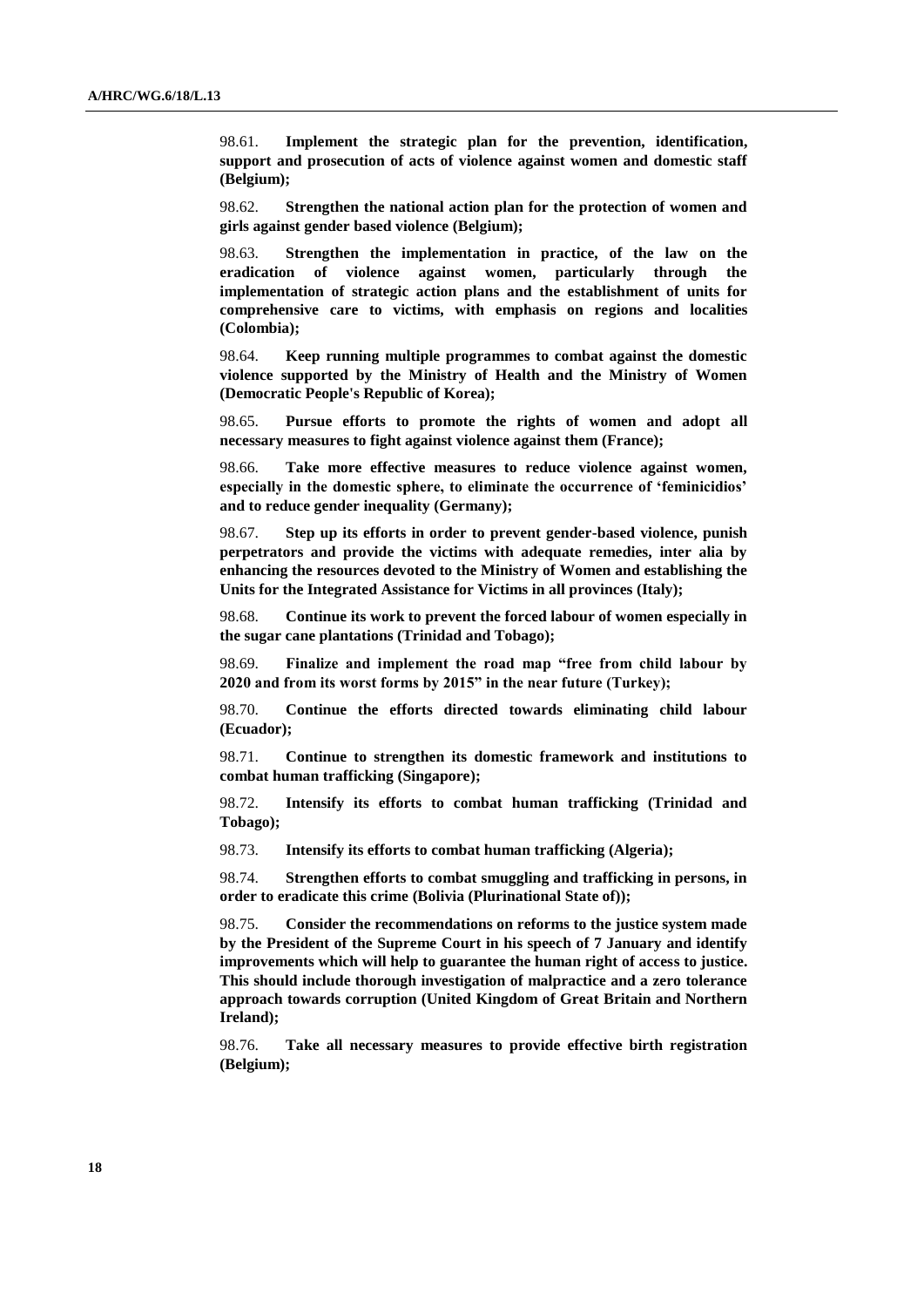98.77. **Ensure effective investigation of human rights violations against journalists and human rights defenders and prosecution of the individuals responsible (Ireland);**

98.78. **Decriminalize defamation in line with international standards (Estonia);**

98.79. **Strengthen labour law enforcement by providing training to labour inspectors and conducting outreach campaigns to inform workers of their internationally recognized worker rights (United States of America);**

99.80. **Pursue efforts aiming towards putting an end to social inequality (Algeria);**

99.81. **Continue to promote the social and human development of the Dominican population by devising public policies and taking affirmative actions aimed at eliminating remaining social inequalities (Philippines);**

99.82. **Continue to give priority to the fulfilment of the basic rights of its citizens, particularly to food and to an adequate standard of living, by intensifying the implementation of comprehensive poverty-alleviation programs (Philippines);**

99.83. **Heighten the action to mitigate and eventually eliminate extreme social inequalities within the country thereby ensuring equal access by all persons to health care, education and housing (Trinidad and Tobago);**

99.84. **Continue strengthening its social plans in the area of the reduction of poverty and social exclusion (Venezuela (Bolivarian Republic of));**

99.85. **Continue consolidating the successful measures established to ensure food security and the welfare of its people (Venezuela (Bolivarian Republic of));**

99.86. **Provide access to adequate and affordable housing for everyone (Egypt);**

99.87. **Establish and implement strategies to achieve all MDGs by 2015, especially goals related to the rights of women and children (Viet Nam);**

99.88. **Strengthen services aimed at protecting women, children and other marginalized or vulnerable groups (Australia);**

99.89. **Consider adopting legislative measures to facilitate access of women in rural areas to land ownership; to ensure that poverty reduction and income generating strategies include provisions relating to rural women; and to ensure access by rural women and girls to education (Egypt);**

99.90. **Continue strengthening the Dominican social security system and the implementation of the Comprehensive Law for the national development strategy until 2030, which was issued on January 25, 2012 (Somalia);**

99.91. **Ensure universal access to health for all, by providing adequate funding in undertaking such a policy and allowing sufficient training for health personnel (Thailand);**

99.92. **Continue the current efforts to increase health-care expenditures and ensure universal access to health and adequate training of health personnel (Egypt);**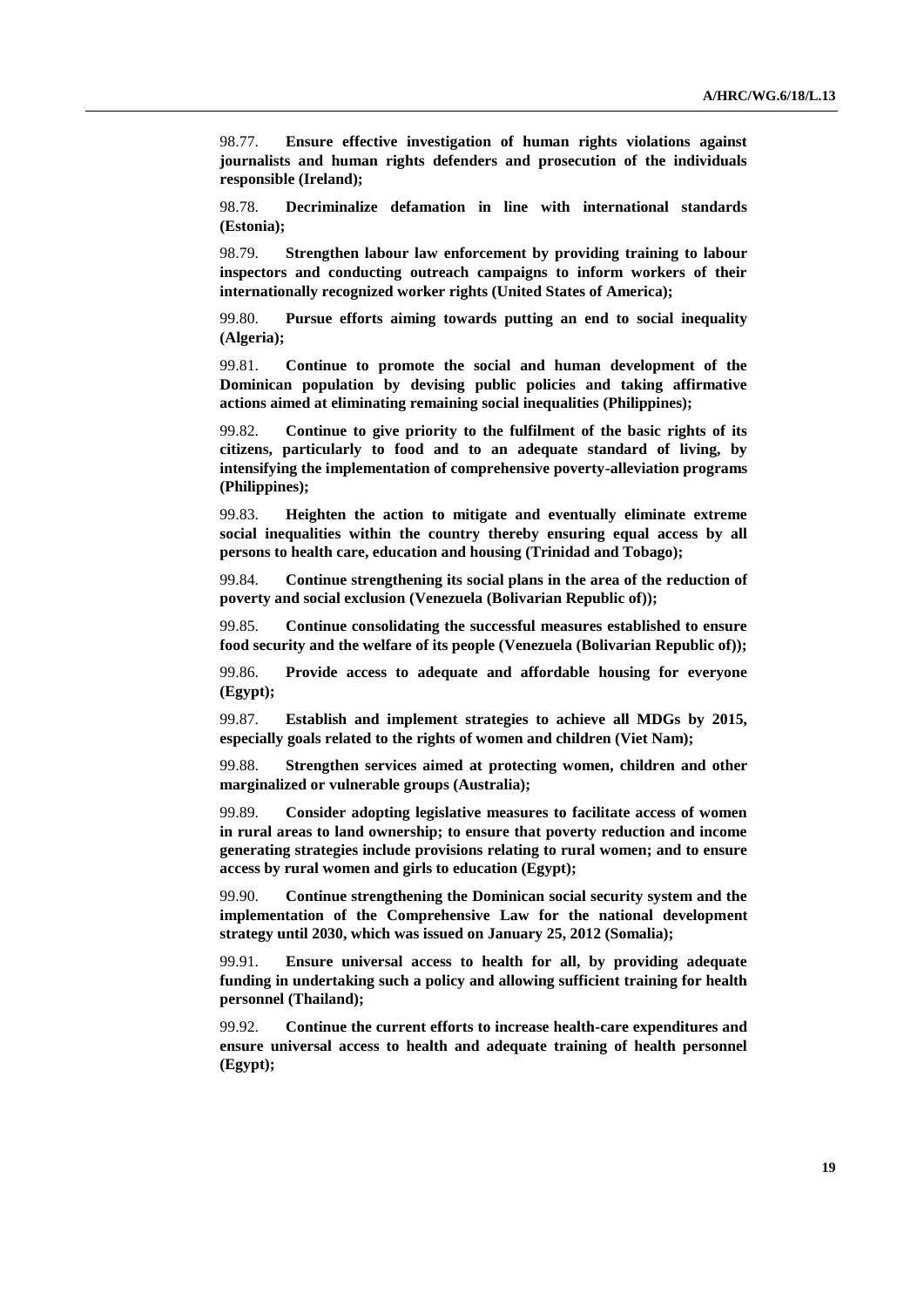99.93. **Continue the efforts of the Government to ensure the improvement of their health system, as well as progress in other socio-economic and cultural rights (Cuba);**

99.94. **Adopt a plan to reduce maternal mortality and to equally decriminalize abortion in cases of incest or rape (Netherlands);**

99.95. **Ensure sufficient funds to effectively lower the pregnancies in adolescents, also by launching awareness-raising activities (Slovenia);**

99.96. **Take all necessary measures for the effective implementation of the national strategic plan to reduce maternal mortality 2012-2016 (Belgium);**

99.97. **Strengthen the National Strategic Plan for the Reduction of Maternal Mortality 2012-2016 and the National Plan for the Prevention of Adolescent Pregnancy (Colombia);**

99.98. **Guarantee full and effective recognition of sexual and reproductive rights (France);**

99.99. **Continue its efforts with a view to adopting HIV/AIDS care programs, including support services and effective prevention campaigns (Chile);**

99.100. **Continue taking measures that guarantee the right to education of its population (Cuba);**

99.101. **Take legislative measures to guarantee in the law universal access to primary and secondary schooling for all children without discrimination (Belgium);**

99.102. **Continue strengthening education policies to ensure the schooling of all children (Chile);**

99.103. **Encourage the authorities to strengthen educational policies in order to provide for full school enrolment of all children (Djibouti);**

99.104. **Continue its current efforts to provide access to quality education without discrimination for the school-age population throughout the country (Egypt);**

99.105. **Continue the efforts in the field of education including providing a high quality of education system that is inclusive, universal and free (Indonesia);**

99.106. **Continue to focus on the overall improvement in the quality of education provided, including by continuing to provide human rights education, training and courses to students, civilian populations and law enforcement officials (Malaysia);**

99.107. **Ensure that its migration policies adopt a human rights based approach and respect the fundamental rights of migrants (Morocco);**

99.108. **Ensure the protection and promotion of the rights of migrants, in particular the safeguarding of the interests of children and adolescents (Colombia);**

99.109. **Introduce effective measures to prevent discriminatory practices linked to the process of granting citizenship and civil status registration (Norway);**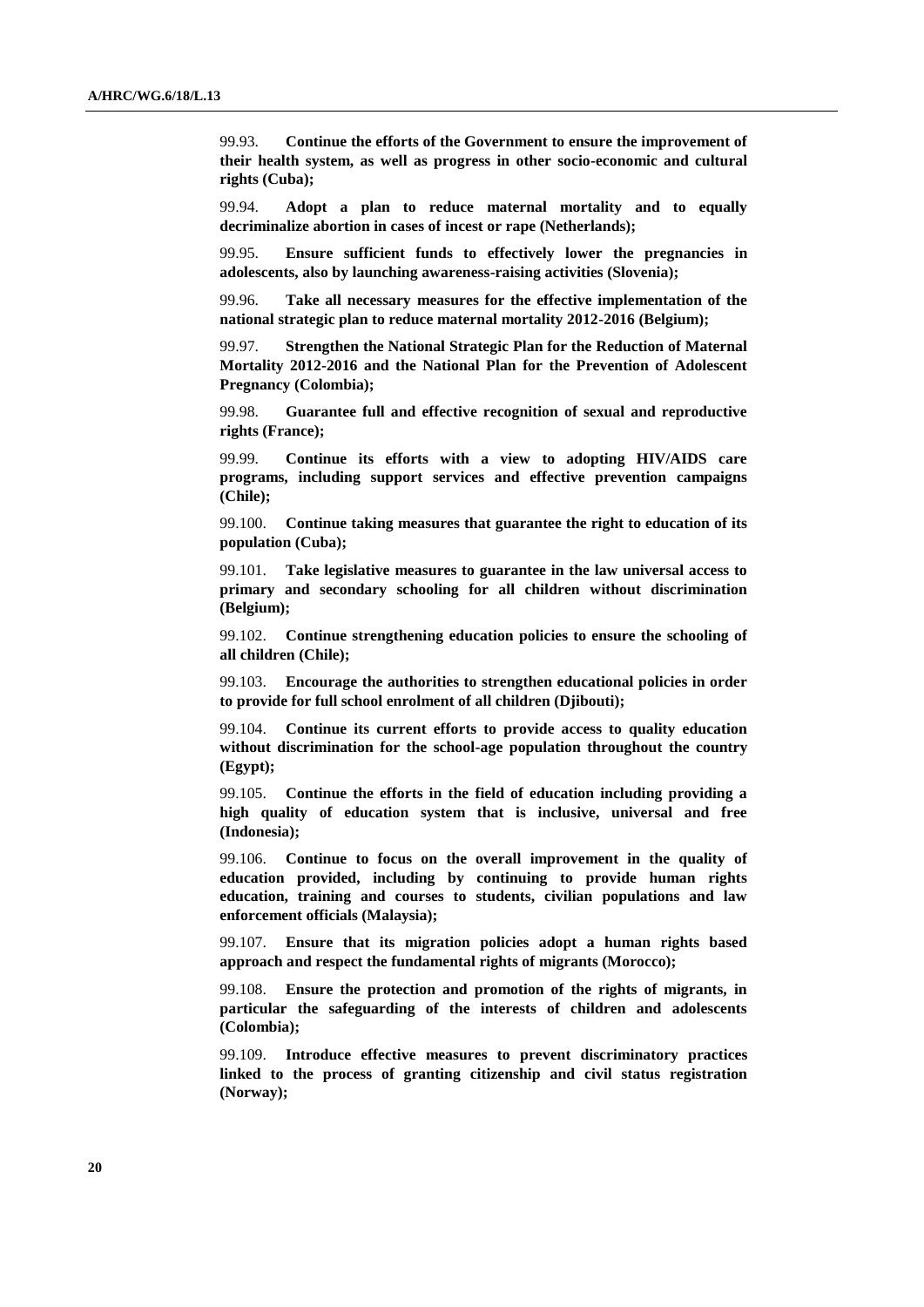99.110. **Undertake all necessary measures to immediately recognize citizenship to those who had it at the time of their birth (Slovenia);**

99.111. **Apply promptly and in a non-discriminatory manner the Plan for the Regularization of Foreigners and consider, for these effects, the recommendations of the Inter-American Commission on Human Rights following its visit to the country on December 6, 2013, stating that the process, as a whole, be made in accordance with its international human rights obligations (Spain);**

99.112. **Respect every person's nationality in accordance with the recommendations of the Inter-American Commission on Human Rights and the judgment of the Inter-American Court on Human Rights (Mexico);**

99.113. **Maximize its efforts to resolve the cases of statelessness, in coordination with UNHCR and with the support, among others, of the United Nations and Inter-American multilateral systems, strengthening a national civil registration system, so as to ensure that all the inhabitants of the Dominican Republic enjoy their rights (Uruguay);**

99.114. **Strengthen measures to guarantee the right to a nationality and include necessary safeguards to prevent statelessness of those born in the territory of the Dominican Republic (Argentina);**

99.115. **Ensure that international standards on nationality and statelessness continue to be fully applied in the country to all individuals without discrimination (Italy);**

99.116. **Seek the technical advice of the United Nations High Commissioner for Refugees to identify, prevent and reduce statelessness, protect stateless persons and address the statelessness situation (Brazil);**

99.117. **Ensure that its treatment of all affected persons is in line with its international human rights obligations and that it seek the technical advice of the United Nations High Commissioner for Refugees to identify, prevent and reduce statelessness (Germany);**

99.118. **Adopt measures to ensure that Dominicans of foreign descent keep their Dominican nationality, avoiding possible cases of statelessness (Chile);**

99.119. **The Naturalization law include all persons of foreign descent proving birth in the Dominican Republic before 2010, whether registered or not, be given state identity documents (Australia);**

99.120. **Ending mass arbitrary expulsion of migrant workers and to ensure that their human rights are respected in all deportation processes (Australia);**

99.121. **Collaborate with the Haitians authorities on migration issues (Belgium);**

99.122. **Effectively follow up the guidelines adopted by the Dominican Republic and Haiti Joint Commission on concrete measures to safeguard the fundamental rights of people of Haitian origin (Brazil);**

99.123. **Continue the dialogue with Haiti and the efforts made to date, with the support of the international community, in order to deal with the migration problems affecting the Dominican Republic (Guatemala);**

99.124. **Take measures to ensure that deportations are conducted in compliance with existing international obligations, and that immigration and**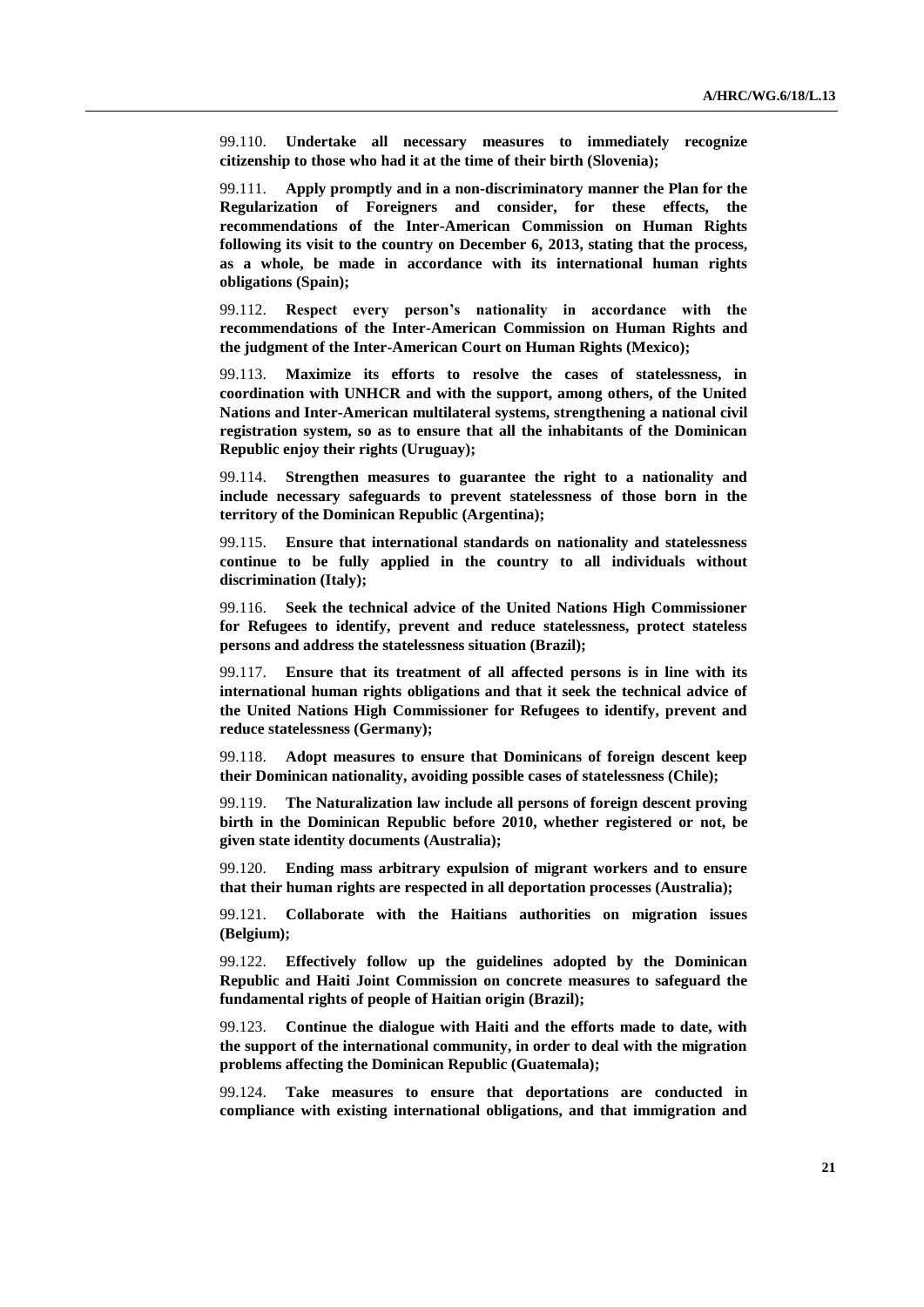**law enforcement officials receive the necessary training to ensure the human rights of deportees are respected (Canada);**

99.125. **Take steps to ensure protection of the fundamental rights of all individuals born in the Dominican Republic, including the offspring of undocumented foreigners who may be at risk of becoming stateless as a consequence of Constitutional Tribunal ruling 168/13 (Canada);**

99.126. **Seek the technical advice of the United Nations High Commissioner for Refugees to identify and prevent statelessness, and protect stateless persons, to address the challenges created by the ruling of the Constitutional Court (Norway);**

99.127. **Give a special attention to children affected by the Constitutional Court ruling ensuring the provision of their basic rights, such as education, health and protection (Portugal);**

99.128. **Avoid the retroactive application of the norms that could result from the execution of the Constitutional Court's judgment 168/13 and generate situations of statelessness for citizens holding the Dominican citizenship (Spain);**

99.129. **Take all possible measures to improve the situation of the persons whose rights have been adversely affected by the decision of the Constitutional Court of 23 September 2013, and to ensure compliance with its obligations under international law (Switzerland);**

99.130. **Take the necessary political, legislative, judicial and administrative steps to redress most urgently the unacceptable humanitarian situation created by the Constitutional Court ruling (Trinidad and Tobago);**

99.131. **Implement a regularization process, in accordance with its international obligations, to prevent the arbitrary deprivation of nationality, avoid deportations of populations affected by the Tribunal's ruling, and ensure a non-discriminatory process for the acquisition of nationality by individuals born in the Dominican Republic and their descendants for whom documentation is not accessible (United States of America);**

99.132. **All rights be restored retroactively to those affected by the Constitutional Court judgment and that they be given prompt and nondiscriminatory means to acquire their Dominican Republic citizenship (Australia);**

99.133. **Take all necessary measures to prevent statelessness and allow all residents to fully enjoy their fundamental rights in particular persons of Haitian's descent who have been affected by the ruling of the Constitutional Tribunal of the 23rd of September 2013 (France);**

99.134. **Continue the current efforts to consider the strengthening of environmental legislation and policies, and that the establishment of legal advisory and enforcement capacity on environment should be considered as priority needs and actions (Egypt).**

99. **All conclusions and/or recommendations contained in the present report reflect the position of the submitting State(s) and/or the State under review. They should not be construed as endorsed by the Working Group as a whole.**